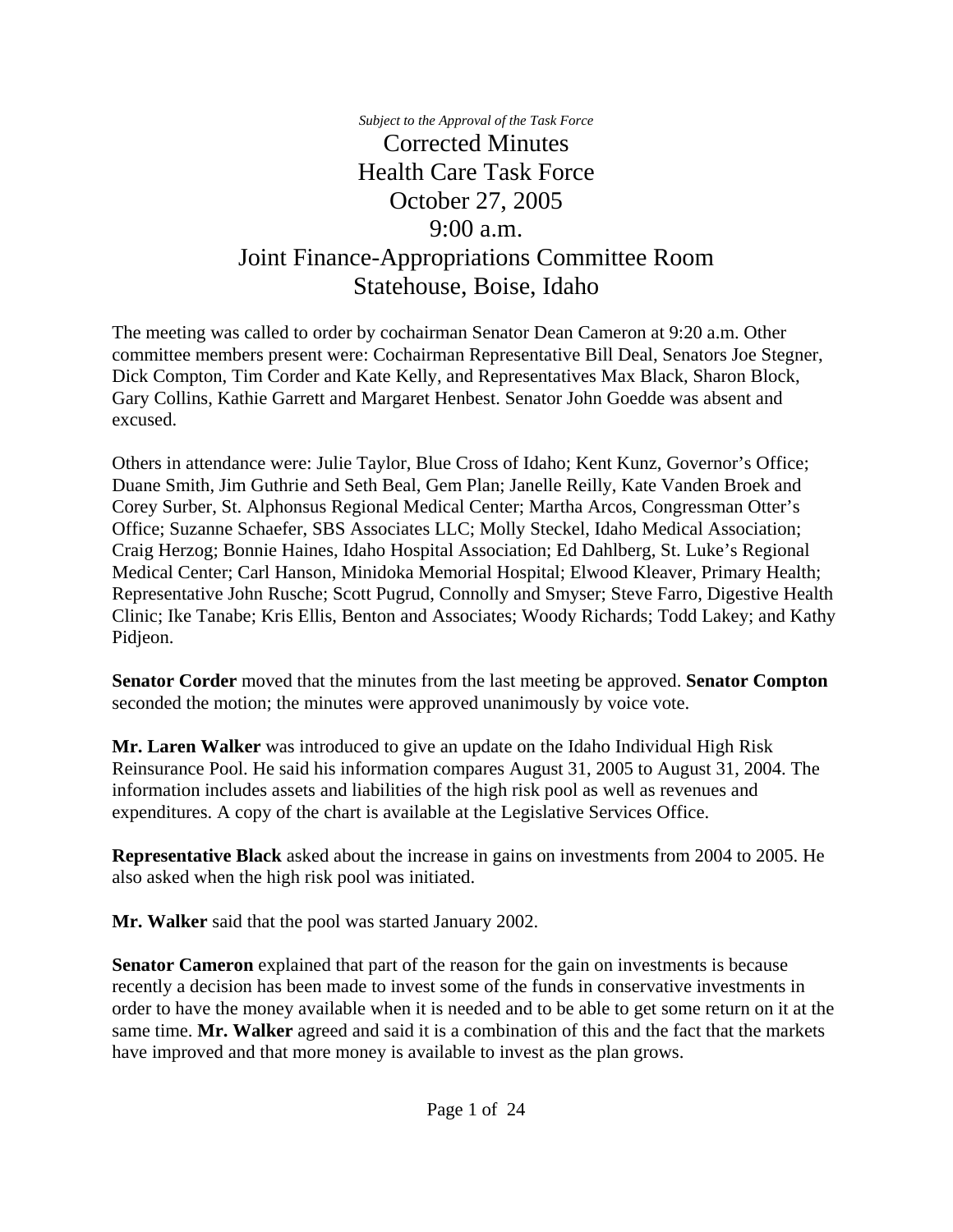In response to a question from **Representative Black, Mr. Walker** said that \$68,000 is the gain on investment for the month of August, 2005, but he suggested having a representative from Buffington, Mohr and McNeal (the company who handles the investment) give a report to the Task Force because it fluctuates quite a bit. **Senator Cameron** noted that the monthly income for August is higher than the annual income and that interest income is also a factor.

In response to a question from **Representative Henbest, Mr. Walker** explained that the claims incurred for the month of August were close to \$500,000. **Representative Henbest** said if that amount is similar each month, the claims account would be up to at least \$4 million by the end of the year. **Mr. Walker** said it will probably be higher than that because takes a while to see claims. **Representative Henbest** asked if that means the claims have at least doubled from last year. **Mr. Walker** said his handout only compares to August, 2005, to August, 2004, so that is not necessarily true.

**Senator Cameron** asked when the Health Savings Account (HSA) plan the Legislature added to this pool last year will start. **Mr. Walker** said the HSA plan would begin in January with certain deductibles. The individual deductible on this plan is \$3,000 and the family deductible is \$6,000 with a \$1 million lifetime maximum and a \$6,000 pharmacy maximum.

**Representative Block** asked if the types of claims and the number of people that have these diseases is similar to the entire population. **Mr. Walker** said no, because this is a group of high risk individuals. In a normal population, there are not as many large claims.

**Senator Cameron** asked for clarification of the study that said the state should have about \$19 million in reserves. **Mr. Walker** explained that the study was done in November of 2004 and was based on the current population in the plan at that time. He said that number may actually adjust over time due to enrollment increases as well as claims utilization increases. He noted that the number of individuals in the pool in November of 2004 is consistent with the number in the pool today. The study took into consideration a 10% growth factor. **Senator Cameron** said that means the pool has been operating in a potential deficit situation. He said there are still lines of authority to obtain credit should the plan exceed certain limits, but unless something really goes wrong, it does not appear that those will be needed. **Mr. Walker** agreed and said the study looked ahead three years, and we are at the end of that first year. He said it is a 95th percentile assurance rate that the state would not exceed the funds that are available if the reserves were at \$19 million. They are currently at about \$13 million.

**Senator Cameron** asked how the board sets rates. **Mr. Walker** explained that an actuary looks at average rates for similar plans for the five largest carriers in Idaho. That average is taken to the board and they look between 125% to 150% of that average to set the rates. He said there is some question about how that average is figured. Historically the board has used a straight line average. It has been suggested that they go to a weighted average because that is more representative of what rates actually are.

**Senator Cameron** said that Idaho has been commended at times for its high risk pool because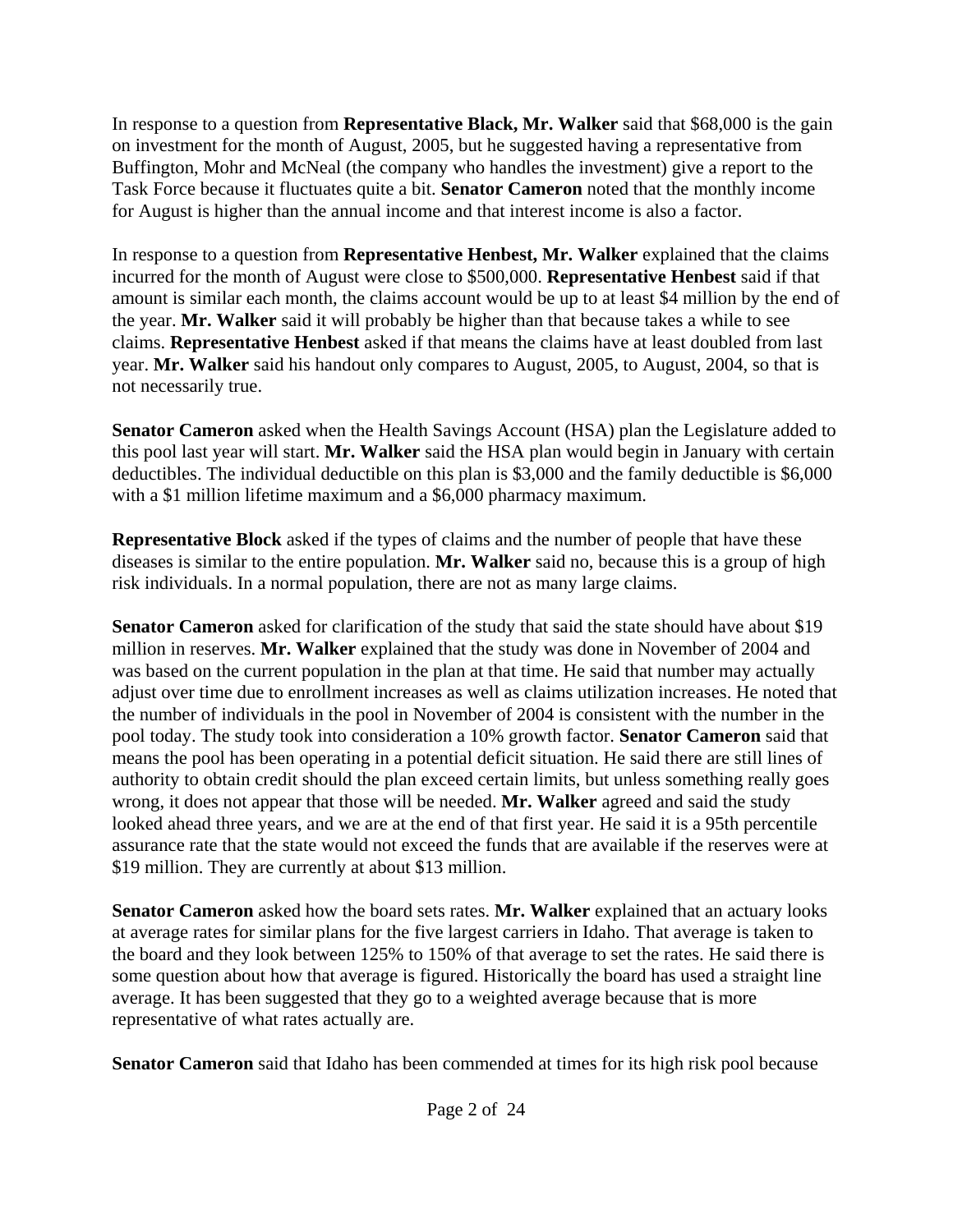Idaho is one of the few high risk pools that have a funding source and seems to be operating in the black while other states are not. He said recently the federal government has tried to improve and augment high risk pools but it has not recognized Idaho as their style of high risk pool. He asked if this has changed. **Mr. Shad Priest**, Department of Insurance, said that there is another round of funding being made available for high risk pools. He noted that Idaho has made some changes in its laws that will hopefully allow Idaho access to some of those funds.

**Representative Black** asked if federal funding offsets some of the state money needed for such a plan. **Senator Cameron** said essentially yes, but since the actuary says we are behind where we need to be, he is not sure. There is a delicate balance between fiscal security today versus fiscal security tomorrow. Federal funding would help with that and would lower the need for rate increases. He thinks the rate increases recommended are less than standard market increases.

**Senator Cameron** explained that there are two ways to get into high risk pool: (1) be denied coverage from regular insurance or (2) the premium in the private sector is higher than participation in the high risk pool would be. As private carriers raise their rates on traditional products and the high risk pool rates do not increase at the same speed, it opens that door wider as to who can participate in the high risk pool. There is also still the opportunity for the carrier to cede the risk. **Mr. Walker** added that once someone selects a pool product, it is mandatory that the carrier cede it in. He said one challenge is if the pool does not keep pace with the private sector, it can be viewed as a competitor because more individuals will enter the pool because the product is less expensive, not because they are high risk individuals.

**Senator Compton** asked if the premiums are paid by individuals in the high risk pool. **Senator Cameron** said yes, but that carriers also pay to cede the risk. There is a premium set for individuals by the board for the different high risk products. Once someone has been denied regular coverage, insurance companies are required, by statute, to offer the high risk pool coverage. These high risk products have the same premium no matter what insurance company a person is with. In his opinion, this collaboration between private carriers and the state is one of the strengths of the program.

**Representative Henbest** asked what the range of premiums is. **Mr. Priest** said he would get that information before the end of the meeting and noted that it is also listed on the Department of Insurance web page.

**Representative John Rusche, M.D.,** was introduced to discuss a Health Data Authority in Idaho. He explained that this was presented to the legislature as House Bill 148 last year. He said this proposal was brought forth because of the nature of the medical community and clinical community in Idaho. He said it is important to remember that the quality and cost of health care can be improved with improved analysis and greater transparency of what actually occurs. There currently is no way to aggregate and analyze healthcare data in our state.

**Representative Rusche** explained that health care makes up about 15% of all Idaho goods and services, making it larger than agriculture or any single manufacturing center. Health care also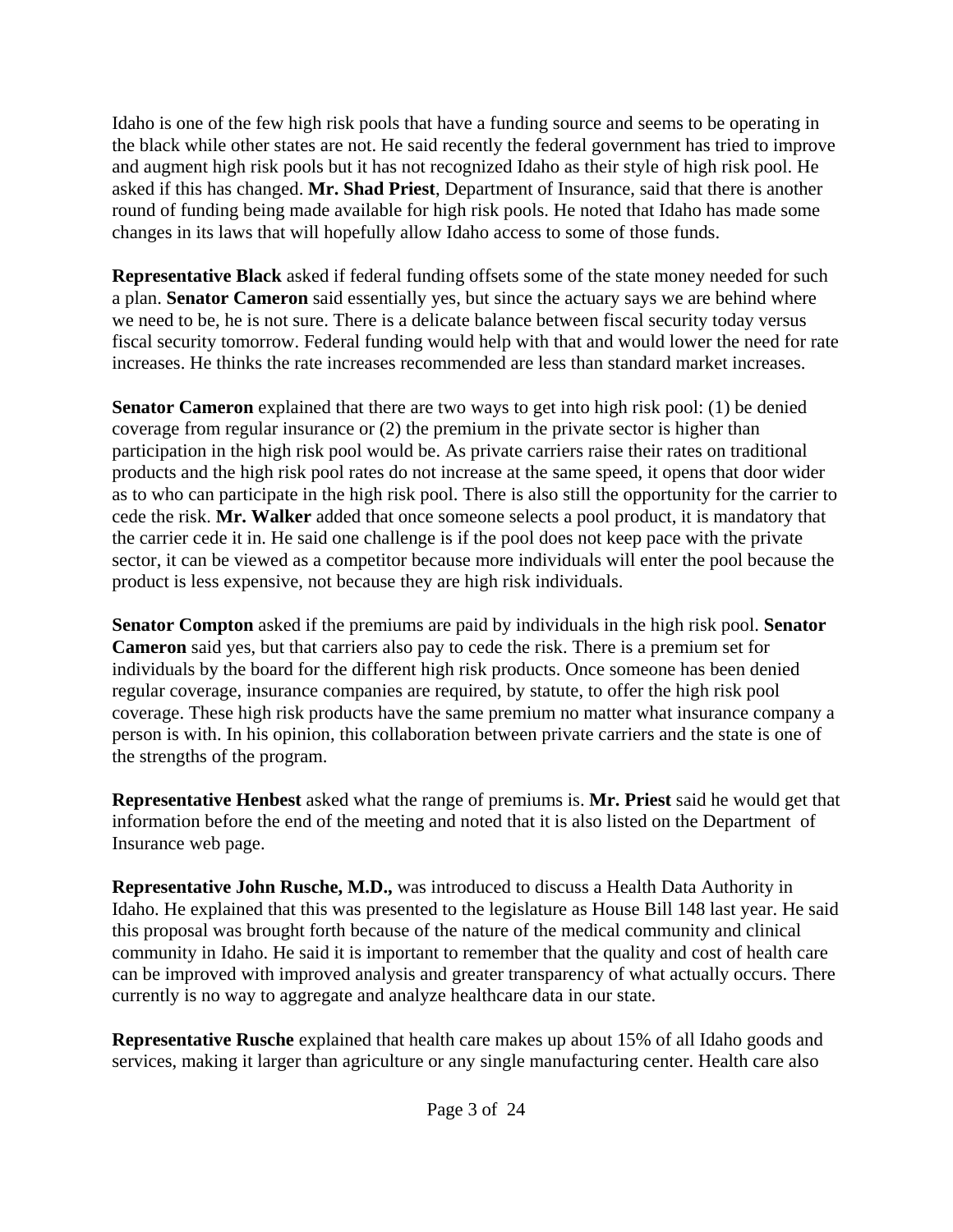continues to grow more rapidly than any other segment of the economy. He said with Idaho's low population, it is impossible to get adequate numbers of data points to make good analysis. The information from various carriers and payers needs to be aggregated so there are enough data points to see what is going on. **Representative Rusche** continued by explaining HB 148 and how a health data authority would work in Idaho. A full copy of his presentation is available at the Legislative Services Office.

**Senator Cameron** asked if the data collected would include, for example, information on how many heart surgeries are done. He also asked how this would help consumers with cost and quality of care. In his opinion, gathering such information would seem to be more useful at the governmental level if they were deciding whether or not to curtail or ration care. **Representative Rusche** said that a significant portion of health care costs for services are paid by the consumer. He said there is variation of cost and quality of care and that variation is currently hidden. A person can get the average Medicare cost for a service through Medstat, and there is another website available showing the number of services and the cost, if there are enough of those services, done at a hospital. Blue Cross and Regence BlueShield have their own claims history and they may pay providers different amounts depending on how they perform, but this is their own data set. He noted that most of these websites say that for most of the procedures done in Idaho, there are not enough data points to make meaningful reports on either the cost or quality of services. He believes that putting all of this data in one place would allow the consumer to be able to make informed decisions based on the type of care provided and the number of certain types of operations performed at certain health care facilities. In his opinion, if there is no health data authority, each of the carriers is going to develop its own measurements because products are becoming more consumer directed. If this happens, the data for each group may not match the other groups or there will not be enough data points to make statistically sound value decisions.

**Senator Cameron** noted that the assumption that hospitals or providers that do the most operations are providing the best quality of care is not always true. **Representative Rusche** said there is evidence showing that those who provide the most services usually provide the best quality of care, but even if that is not true, it is good to have information available.

**Senator Cameron** asked to what extent the cost of services provided in different areas would affect the decision-making process. He said that when his daughter was ill he did not care about looking to a health data authority for information, he just wanted care. **Representative Rusche** said that this is what normally happens, but developing a system to provide information for consumers who are being given more responsibility as to their health care is also important. When consumers need to make a choice, it is important to have the best information available.

**Representative Henbest** said that in her opinion the authority as proposed in HB 148 does not go far enough in terms of transparency. She said she would support such an authority if it did so and had clear reporting of quality outcomes at hospitals for certain procedures and if it included cost data. She added that consumers may or may not choose to use it. She also agrees that as the system requires consumers to be more responsible for care, information needs to be available in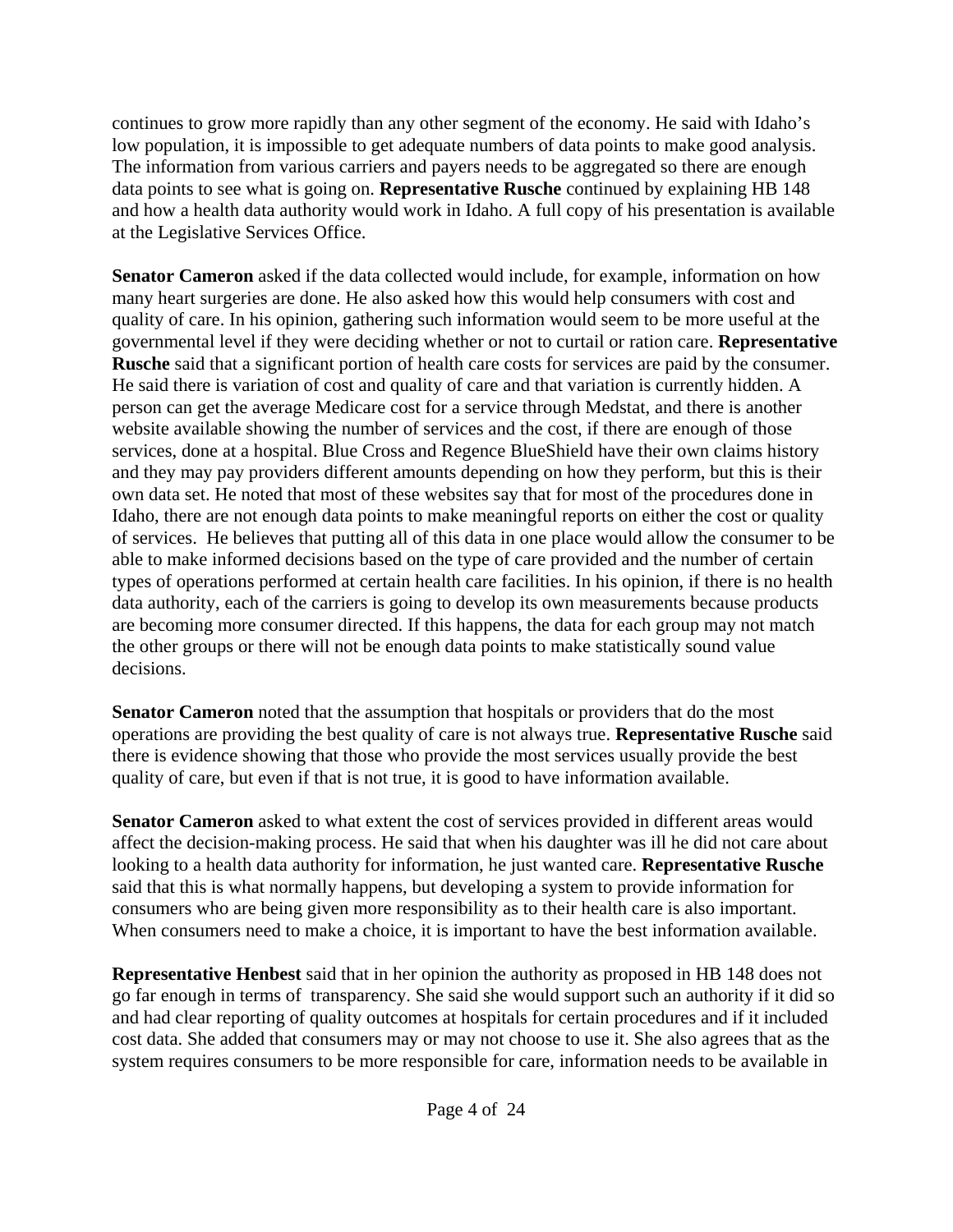order for them to be able to make informed decisions. She asked how HB 148 could be changed to increase transparency. **Representative Rusche** said that to improve the legislation, people who are involved in health care would need to decide what they can and want to submit as well as the stakeholders deciding what they want out of such a system. He added that there is value in having aggregated data on the health care system for purposes of direct analysis.

**Senator Corder** asked how aggregation of data would help small rural providers. **Representative Rusche** said that as a provider himself, having such information available would allow him to share information on costs and quality of care with families and it would help him make an informed decision as to where to send them for care. It would also help providers learn which services are oversupplied or under supplied. It would also help a provider know where in the system of care patient care can best be improved.

**Senator Corder** said he has concerns with allowing those who will be providing the data to decide which data to provide. In his opinion, there is a danger that this data might not be as transparent as the Legislature might like. He said that maybe the Legislature should tell them what data to provide in order to get the appropriate information to constituents to allow them to be able to choose providers as well as what services they receive. He asked if this is also part of the idea. **Representative Rusche** agreed that it is important for consumers to be able to make informed decisions as to where they get care and this will help them do that. With regard to the transparency issue, **Representative Rusche** said that the method of having the data submitters define and build the health plan was an attempt to try to get willing participation from providers. In his opinion, there is something in this for everyone, including the hospitals and providers.

**Senator Compton** said there is a need for better information to be available to allow people to make informed decisions. He said he would like to see information as to what other states are doing with such information and how this is helping them. **Representative Rusche** said he would provide a copy of the Utah plan update that includes hospital performance, safety, costs, patient safety, pharmacy claims database, pubic use datasets and a study of health savings accounts in the Utah market.

The next item on the agenda was a panel discussion on hospitals and their role in the future of health care. **Mr. Steve Millard,** Idaho Hospital Association, was introduced to give background information on the increase in spending for hospital care. He said that in Idaho there are 39 general and acute care hospitals, four federal and state hospitals. Of the 39 hospitals, 24 are either county-owned or a hospital district or governmental in nature; 12 of the 39 are private notfor-profit hospitals; and three are investor-owned, for profit, hospitals. Of all of those hospitals, 26 have a designation by Medicare called critical access hospital, meaning they are reimbursed on a cost basis rather than a prospective payment basis. The reason for this is because Congress recognized after many years of small hospitals closing, that low volume facilities do not work on a fixed payment basis.

**Mr. Millard** went on to discuss a study conducted by the Lewin Group and commissioned by the American Hospital Association titled The Cost of Caring: Sources of Growth in Spending for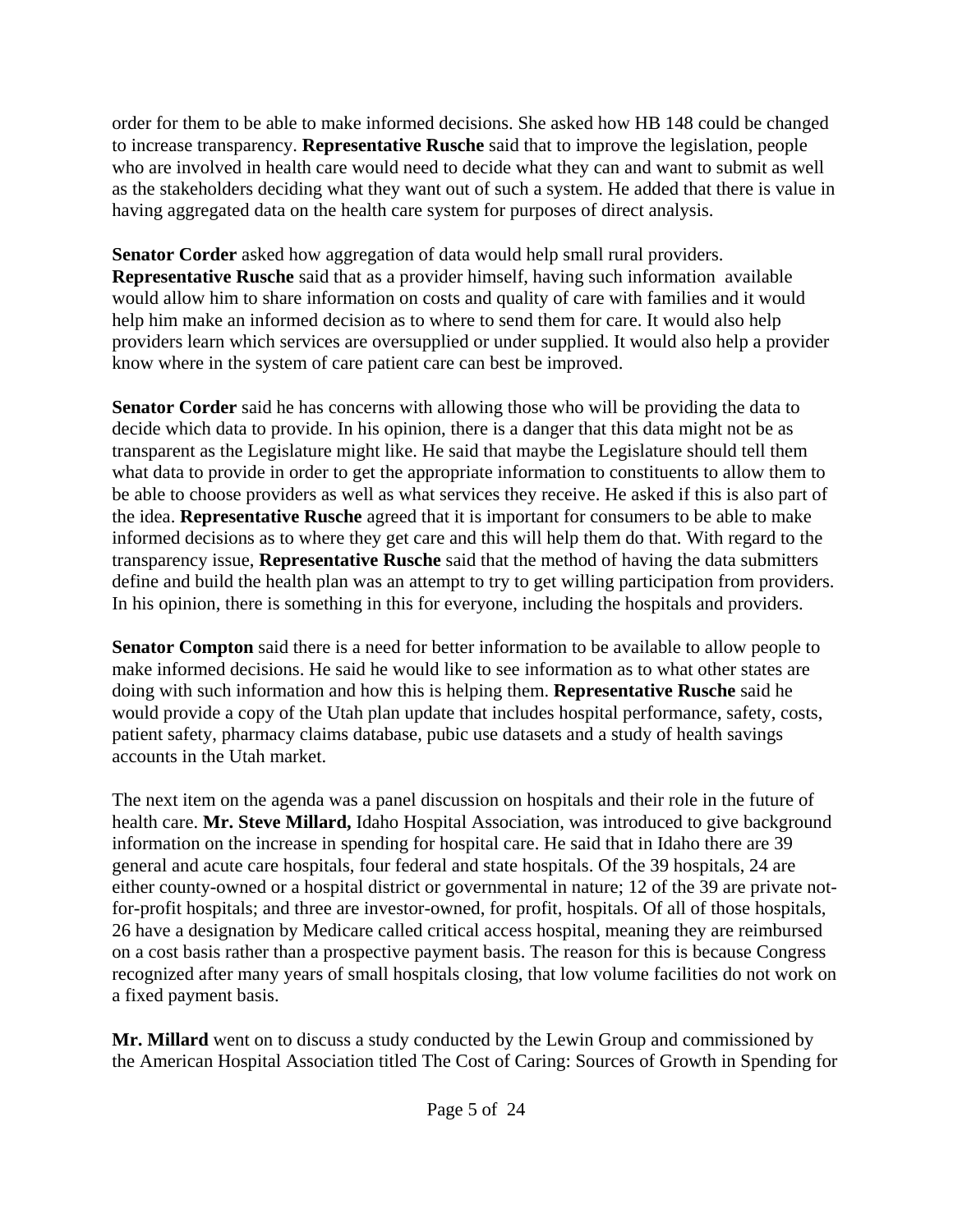Hospital Care. The presentation includes charts showing how advances in medicine are leading to longer and better lives but that rising health care costs are creating many concerns. He explained that spending on hospital care has lagged in growth compared to other health services, but hospitals still represent the largest component of total growth in health care spending. His presentation showed various components that are contributing to increased costs for hospitals. The complete presentation is available at the Legislative Services Office.

**Mr. Millard** concluded by stating that improving health care for society as a whole, while at the same time addressing issues of affordability, will require a greater understanding of the drivers of increased spending and better measures of what we are getting for out health care dollar.

**Mr. Millard** introduced the panel members: **Mr. Carl Hanson**, Administrator of Minidoka Memorial Hospital, **Ms. Janelle Reilly**, COO at St. Alphonsus Regional Medical Center, and **Mr. Ed Dahlberg**, CEO at St. Luke's Regional Medical Center.

**Mr. Carl Hanson** explained that Minidoka is a county-owned hospital and nursing home with \$20 million in patient business per year. Forty percent of that is paid by Medicare. He noted the concern that more that one-third of the hospital business is for indigent or uninsured care and that the amount of charity care provided has increased 300% and is expected to continue to increase. Self-pay has increased about 15% in the last two years following trends in other health care markets.

**Mr. Hanson** said that he appreciates the Medicaid program, and that while it is criticized as a runaway expense, the problem is actually the growing number of people who are without health insurance that turn to it once they can qualify. Having said that, **Mr. Hanson** showed the Task Force a number of remittance documents from Medicaid to drive home a point Minidoka Hospital struggles with. He explained a bill for an outpatient surgery that resulted in the patient having to stay in the hospital for a couple days: The patient incurred a bill of \$17,283 and the hospital was paid \$958.00 by Medicaid. He noted that the payment does not even cover the cost of supplies, and this makes it very difficult to run a business. **Mr. Hanson's** presentation also included a letter the hospital receives from Medicaid each year stating the hospital's interim rates. He said that the rate given in the letter is actually much higher than what they actually get in reimbursement and that claims are about 4 years behind.

**Mr. Hanson** continued by stating that the commercial market is trying, through contract addendums or new contracts, to pay the discount negotiated with the hospital from charges or from the carriers fee schedules. In other words, a hospital could be negotiating a discount of 3% to 5% on a fee schedule that is already 30% to 40% below the hospital charges. It is increasingly difficult to transfer the cost of caring for the indigent and uninsured to the commercial market.

**Mr. Hanson** said the key message regarding non-profit hospitals is to expect more consolidation. These discussion are taking place in Idaho. One of the driving forces behind that is to preserve the ability to cost shift by dealing with payer groups that are nationwide and very large. He noted that at a conference he attended Blue Cross was criticized for it pre-authorization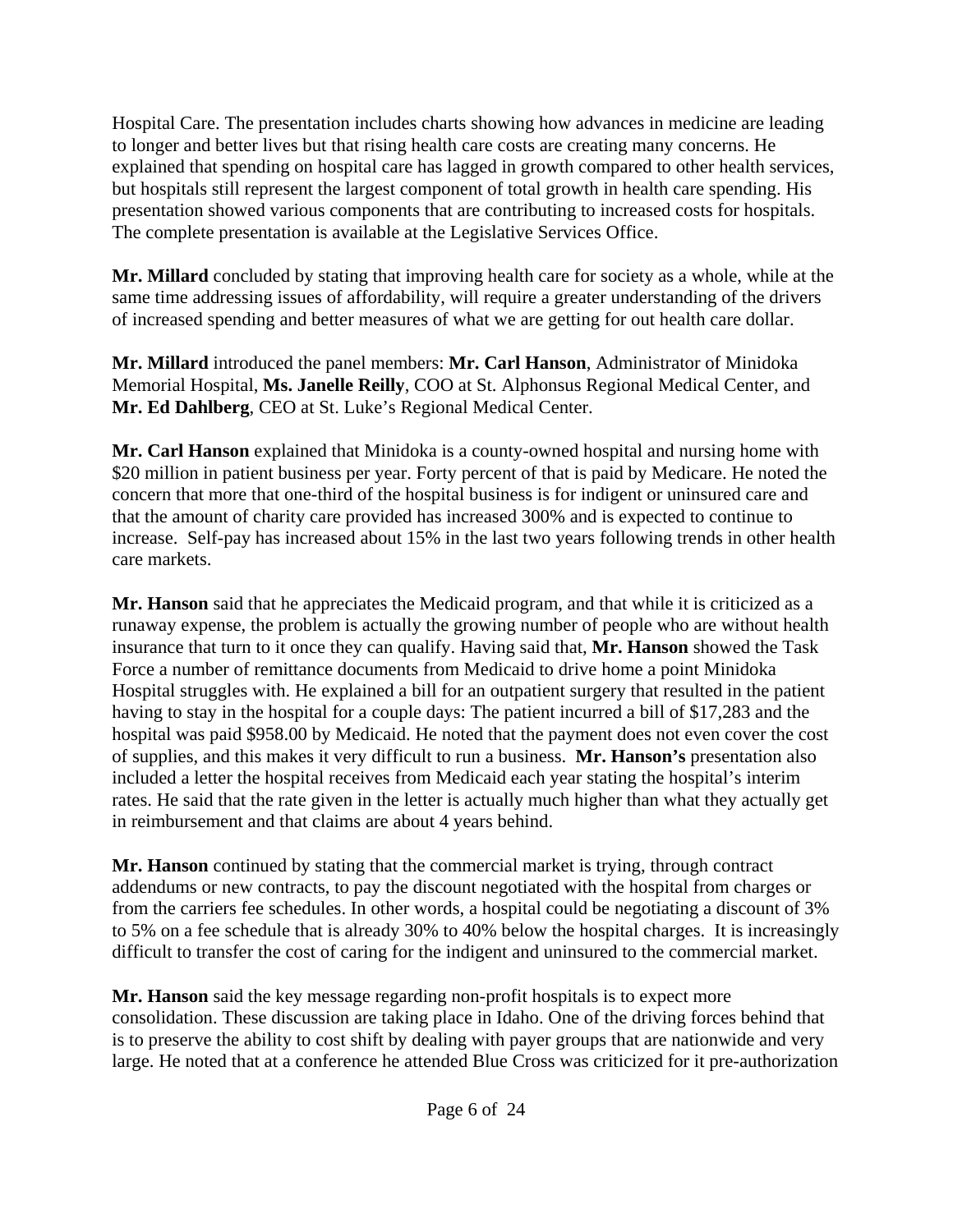requirements for radiological studies. Their response was that these requirements had been developed due to the unexpected increase in utilization per patient in physician-owned imaging centers. When he returned home, he looked at a comparison of this in his area and found that the physician-owned center was averaging 14 MRIs per week, which is 300% higher than at Minidoka Hospital. He encouraged the Task Force to look at whether this type of self-referral is contributing to higher health care costs. He said he asked Blue Cross about this and they did not have an answer.

**Ms. Janelle Reilly** explained that St. Alphonsus is a community hospital with about 380 beds and about \$500 million in gross revenue. It is a not-for-profit organization and a member of the Trinity Health Organization. The hospital is known for trauma care, Life Flight, neurosurgery, orthopaedics and surgical services, and owns the largest primary care network in the Treasure Valley. She noted that the hospital received numerous awards for quality care from HealthGrades, including the Top 100 Hospital (neck and back, cardiac and ortho) and Top 100 Most Wired. In 2005, the hospital contributed about \$40 million in community benefits. Slightly less than one-half of that goes to charity care and more than one-half goes to pay the unpaid costs of Medicare and Medicaid.

**Ms. Reilly** stated that her one message for the Task Force and other health care providers would be to focus on some challenges that health care faces in trying to contain costs and focus on what can be done together. These challenges include the uninsured, the nursing shortage that is looming, telemedicine and electronic records (both personal and medical) and mental health and substance abuse. Before discussing these challenges, **Ms. Reilly** said that hospitals have been engaged in initiatives to contain costs and improve the health of Idahoans. She noted that while the costs of goods and services hospitals purchase can add billions to the cost of hospital care, they also result in improved outcomes, longer life expectancy and a better quality of life.

**Ms. Reilly** said St. Alphonsus is working hard to buy these goods at aggressively negotiated prices. She noted that this is more difficult than it seems because physicians are mostly independent contractors but are responsible for ordering care in the facilities and therefore control about 80% of their costs. In an effort to keep spending down, managers on every shift are managing productivity to national benchmarks and investing in technology and automation to streamline the workload for caregivers and make the staff more efficient.

Higher demand also results in increased costs. **Ms. Reilly** said that as the population grows and ages each person, on average, will use more hospital services. Facilities are being replaced to meet these needs. It is estimated that by 2010, the Treasure Valley will need 1,095 beds; a shortfall of 200 beds.

**Ms. Reilly** stated that information technology has been identified as an essential tool in improving the quality of clinical care and reducing health care costs. St. Alphonsus is investing \$24 million over the next ten years to address quality and patient safety initiatives such as electronic medical records, clinical documentation, computerized physician order entry and automation of medication administration. This will help reduce redundancy in the system. She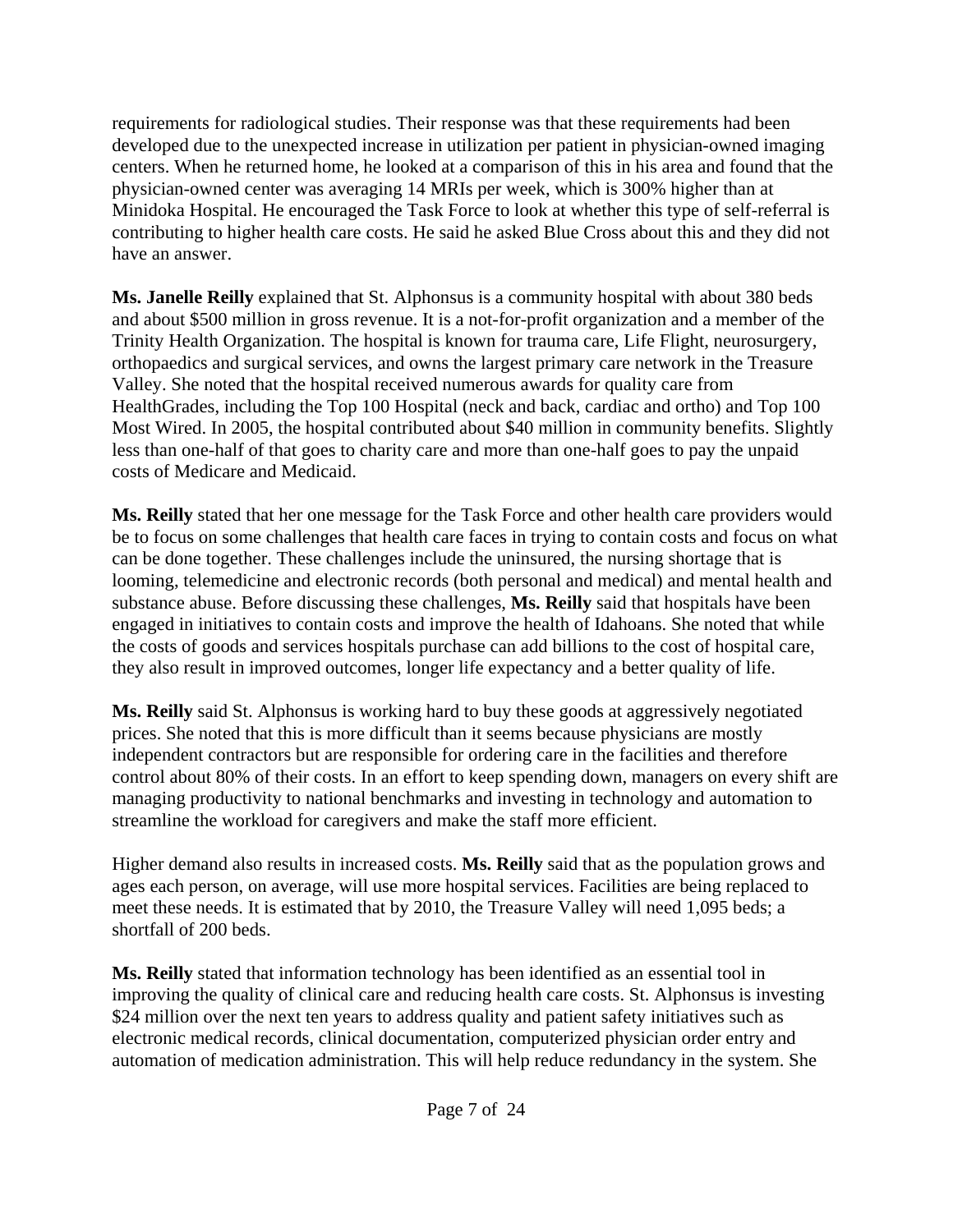noted that these good works emphasize that everyone is working hard to contain health care costs, but in her opinion greater results would be produced by joining forces.

**Ms. Reilly** then discussed the following issues that, in her opinion, can be addressed by working together.

### **The uninsured**

- C In 2003, 18.6% of Idahoans or 1 out of 5 are uninsured; approximately 20% of these are children. Idaho's uninsured rate more than doubled the national average: 5.2% versus 2.4% between 2002 and 2003. The uninsured experience worse health and die sooner. The uninsured use expensive emergency departments because they have no medical home and therefore no continuity of care. Hospitals must recoup the costs of treating the uninsured through charges to paying patients. Eight out of ten uninsured adults are working or members of working families. This is largely an issue of eroding employer-sponsored coverage. There is a growing problem of under-insurance.
- C Possible solutions to the uninsured problem include: strengthening the Access Card to enroll more people; consider tax credits to small businesses to encourage them to offer health insurance; consider developing a pool, such as an expansion of the state employee pool, for individuals and small businesses to buy into; and strengthen Medicaid and CHIP to enroll more eligible people and to reimburse providers adequately so that Medicaid coverage ensures access to providers.

# **Nursing Shortage**

- C The nursing workforce is aging: 28% of employed nurses are age 50 or older, 56% are age 40 or over. By 2008, the State Board of Education projects Idaho will need 30% more registered nurses. The Federal Department of Health and Human Services estimates that Idaho's nursing shortage by 2020 will be almost twice the national shortage if current trends continue. In 2004, Idaho universities turned away over 1,000 eligible nursing applicants because they did not have the capacity in their nursing programs; part of the issue is a lack of competitive salaries.
- C Possible solutions to the nursing shortage problem include: Redesign the systems and processes in our hospitals to be more efficient for the nurse care. Fund more faculty positions and offer competitive wages to train more nurses.

# **Telemedicine/Electronic Medical Records (EMR)**

- C The combination of adult baby boomers and the internet is creating informed, empowered consumers. Informed consumers can be powerful in reducing costs. It is important to have the right information to the right provider at the right time in that it reduces redundancy of tests and allows care to be delivered in a timely fashion saving lives and dollars. An EMR initiative is underway in Idaho to share clinical data electronically among providers.
- C Additional solutions would include investing more in the electronic infrastructure on a statewide basis to allow more access, adopting virtual integration standards,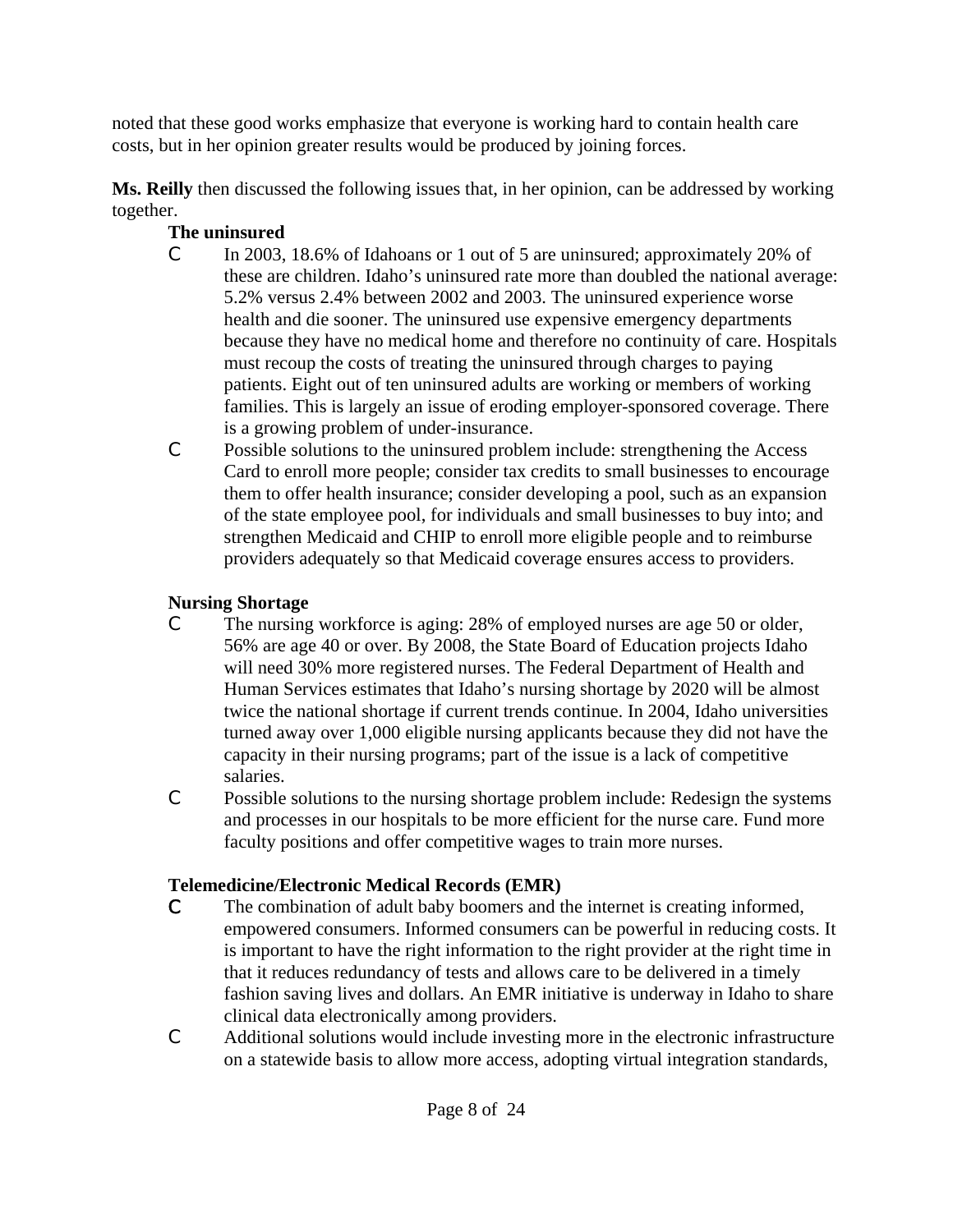and investing more in deploying more telemedicine equipment and devices to all parts of Idaho.

# **Mental Health**

- C Suicide is amount the top ten causes of death in Ada and Canyon Counties. Idaho youth suicide rates are more than double the national average. Firearms are the leading method of suicide in Idaho, then poisoning. Access to treatment providers is a problem, especially due to cost issues. Capacity in Idaho's facilities is also a problem, causing waiting lists or utilization of the ED. There is frequently a two to three month wait for those who need state hospitalization, so they are often warehoused in acute hospitals, which exacerbates the limited bed availability. Lack of capacity in behavioral health services results in unmet acute needs, which often become chronic needs in terms of severity and persistence of illness. Every Idaho county is a health professional shortage area (HPSA) for psych providers.
- C Possible solutions include: Continue to support the mental health subcommittee. Provide more psych beds (the State hospitals are shrinking and closing and the private facilities are running at capacity). Develop outpatient early intervention venues. Provide medical assistance for mental health patients who are unable to afford them. Find ways to attract more psych professionals or find a way to share our scarce resource throughout Idaho maybe via telemedicine.

### **Substance Abuse**

- C Teenage substance abuse rates in Idaho are higher than the national average. Law enforcement reports that at least 3/4 of prisoners are in jail due to substance abuse related issues. The Idaho Kids Count assessment indicates concern about the numbers of students who have been offered, sold or given illegal drugs on school property.
- C Possible solutions include: Provide support for the Ada County detox facility. Support expansion of substance abuse services throughout the state.

**Ms. Reilly** concluded by stating that Idaho hospitals would like to be an active partner in shaping various health reform initiatives, both on the delivery side and the health financing side.

**Mr. Ed Dahlberg** was the next panel member to speak. He said the everyone needs to remember that the health care system was not invented - it *evolved* in a way that created some differentiation in approach or interests that contributes to the difficulty in finding a solution. He said that as strongly as he advocates for the hospitals, he appreciates that a solution will not be reached unless all of the parties find a way to come together. The parties that need to be involved include the government, both state and federal, patients, insurers, physicians and hospitals. **Mr. Dahlberg** said that the current health care system is unsustainable and a solution must be found.

**Mr. Dahlberg** noted that the current system, particularly from a government perspective, is designed around age or income. He said that just because a person turns 65, that does not mean they need coverage for primary care or that someone under 65 years of age needs assistance from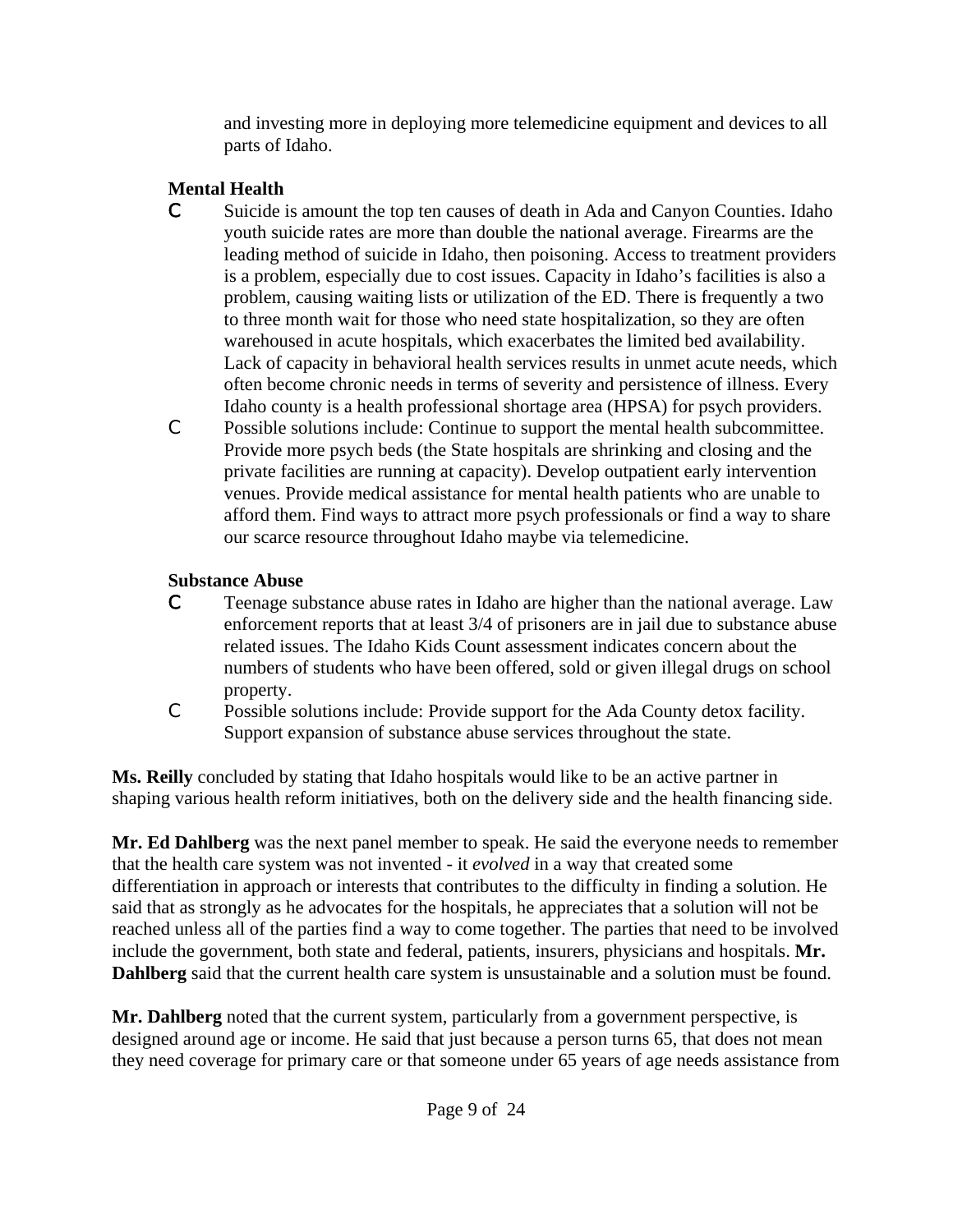catastrophic diseases. How is it that we target our coverage systems on age rather than disease? According to **Mr. Dahlberg**, changing this thinking would allow the system to be more efficient. He said he could make the same argument about Medicaid and economic status. He said he is not suggesting that not everyone needs access to preventative care as well as catastrophic coverage, but maybe there is a way to rethink the way we look at these problems on a higher level.

**Mr. Dahlberg** said that once a health care service is provided, it is the utilization that impacts health care premiums much more price. When a provider does twice as much of something, it raises the cost a lot more than a 10% increase in an insurance premium. We tend to focus on price and in his opinion, there has to be a way of addressing utilization and whether or not the procedure was necessary, appropriate and in the right setting and place. **Mr. Dahlberg** said that one frustration in hospital management is how much control they really have. Physicians admit patients and order tests; the hospitals make them available. **Mr. Dahlberg** summarized a study done by Blue Cross regarding what impacts health care costs as follows:

- C 19% technology
- C 12% pharmacy<br>C 20% workforce
- 20% workforce/demographics
- C 15% loss of available resources to limited service hospitals
- C Government under-reimbursement/cost shifting (36.9 cents on the dollar)
- $\begin{array}{ll}\n\text{C} & \text{Regularian:} \\
\text{C} & \text{Defensive medicine}\n\end{array}$
- Defensive medicine
- C IT integration

**Mr. Dahlberg** stated that community hospitals are the community safety net and give the uninsured a place to go for care. There are costs incurred to keep services available because hospitals are open 24 hours a day, 7 days a week.

**Senator Cameron** asked for more information on the reimbursement rate from Medicaid. He said it was his understanding 26 of Idaho's 39 hospitals are critical access care hospitals, which provides an additional reimbursement level from the federal government. He asked if the state takes into account whether or not the hospital is a critical access hospital in determining its reimbursement level.

**Mr. Hanson** explained that critical access hospitals get 96.5% of allowable costs from Medicaid, compared to 81% for non-critical access hospitals. Medicare currently pays critical access hospitals 101% of allowable costs. **Senator Cameron** asked if the allowable cost for both Medicaid and Medicare are figured the same way. He said it was his assumption that these allowable costs would be significantly lower than that of the private sector. **Mr. Hanson** said that was correct, and that the allowable costs originate in the Medicare cost report and both Medicare and Medicaid use that report to determine what the allowable cost would be.

**Senator Cameron** said it was indicated to him that a family policy is impacted by \$1,400 per year based on unreimbursed care. So, in essence, there is a cost shift to the insured public from the federal and state government not paying the actual cost for treatment of these patients.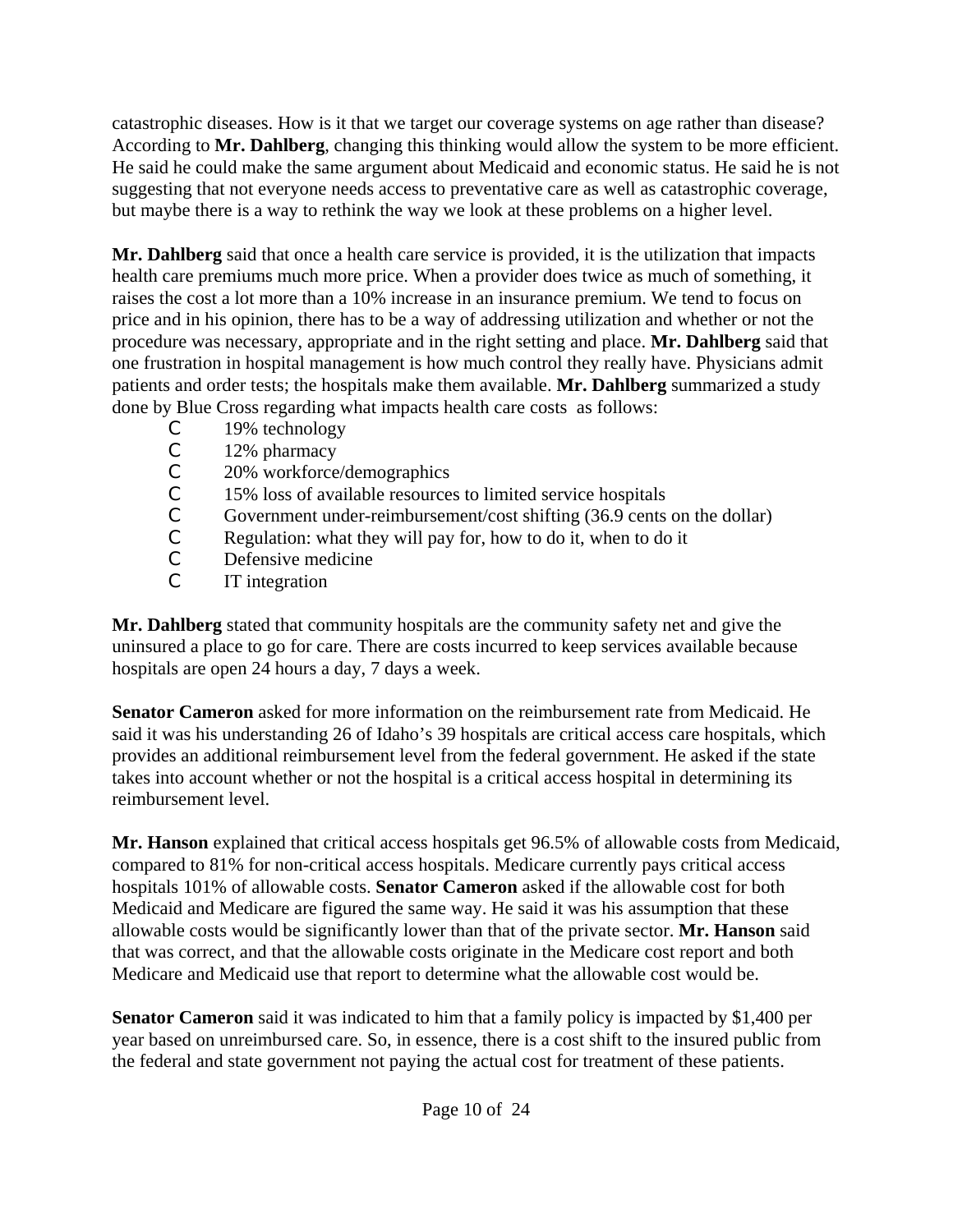**Senator Compton** asked about the cost of paperwork and billing. **Mr. Dahlberg** said the cost of paperwork is one of the main reasons there is so much emphasis on information technology. In a study done with other hospitals about 2 years ago, it was shown that every hour a patient spends in the ER generates one hour of paperwork; one hour of surgery generates 45 minutes of paperwork.

**Senator Compton** said that an article he read showed that the U.S. spends about one-third to one-half more for health care than other countries. He asked whether this was true and, if so, why we are paying so much more for care but not living that much longer. **Mr. Dahlberg** said such statistics depend on what kind of care is expected, what is measured and what is provided. This is very debatable. In Canada, 5% of those needing hip replacements get them in 30 days; in the U.S. that number is 71%. Americans have higher expectations.

**Representative Henbest** asked about the self-referral issue and how federal law plays into this. She asked if there is any place for states to regulate the issue. She also asked, regarding the Health Data Authority, how eager the hospitals would be to come to the table and give information regarding what their charges are for the uninsured, Medicaid, Medicare, Blue Cross, Blue Shield and so on, as well as quality data.

**Mr. Dahlberg** began with the self-referral question. He said that federal legislation known as the Stark Bills prohibited physicians from owning certain types of health care facilities to which they can refer patients. The legislation allowed the owning of whole hospitals. Since that time, the definition of a hospital has changed and a large loophole has been created. The response to that nationally was for Congress to impose a moratorium on free standing hospitals for 18 months. This expired in June, but the entity that defines payment for these types of facilities has continued that prohibition against paying for any new facilities until further study is done. There is currently a bill in Congress to prohibit self-referral or a physician owning anything to which he can refer patients because of documented studies on utilization rates being impacted.

Regarding the Health Data Authority question, **Mr. Dahlberg** said that public reporting is very important. What is reported and the accuracy of what is reported is critical. What is it that is important to know and how current is it? In current reporting systems, most of the data is two years old and it is Medicare data only. If reporting is going to be required, the information has to be reliable. **Mr. Dahlberg** said that all of the hospitals are participating with a CMS joint commission on the public reporting of some outcomes data, chronic heart failure, community acquired pneumonia and surgical infection rates. As to the reporting of contractual payments and costs, he has more of a problem with that in the sense that since this is a competitive market, there needs to be a way to fairly disclose costs. **Mr. Hanson** and **Ms. Reilly** agreed that this is important but that the reporting has to be standardized. The data collected needs to be in a centralized location, especially as consumers become more responsible for health care choices.

**Senator Stegner** said since he has become a legislator, he has developed the opinion that there are several important issues facing the state. These include substance abuse and health care costs. He said he agrees with the earlier statement that the health care system is unsustainable as it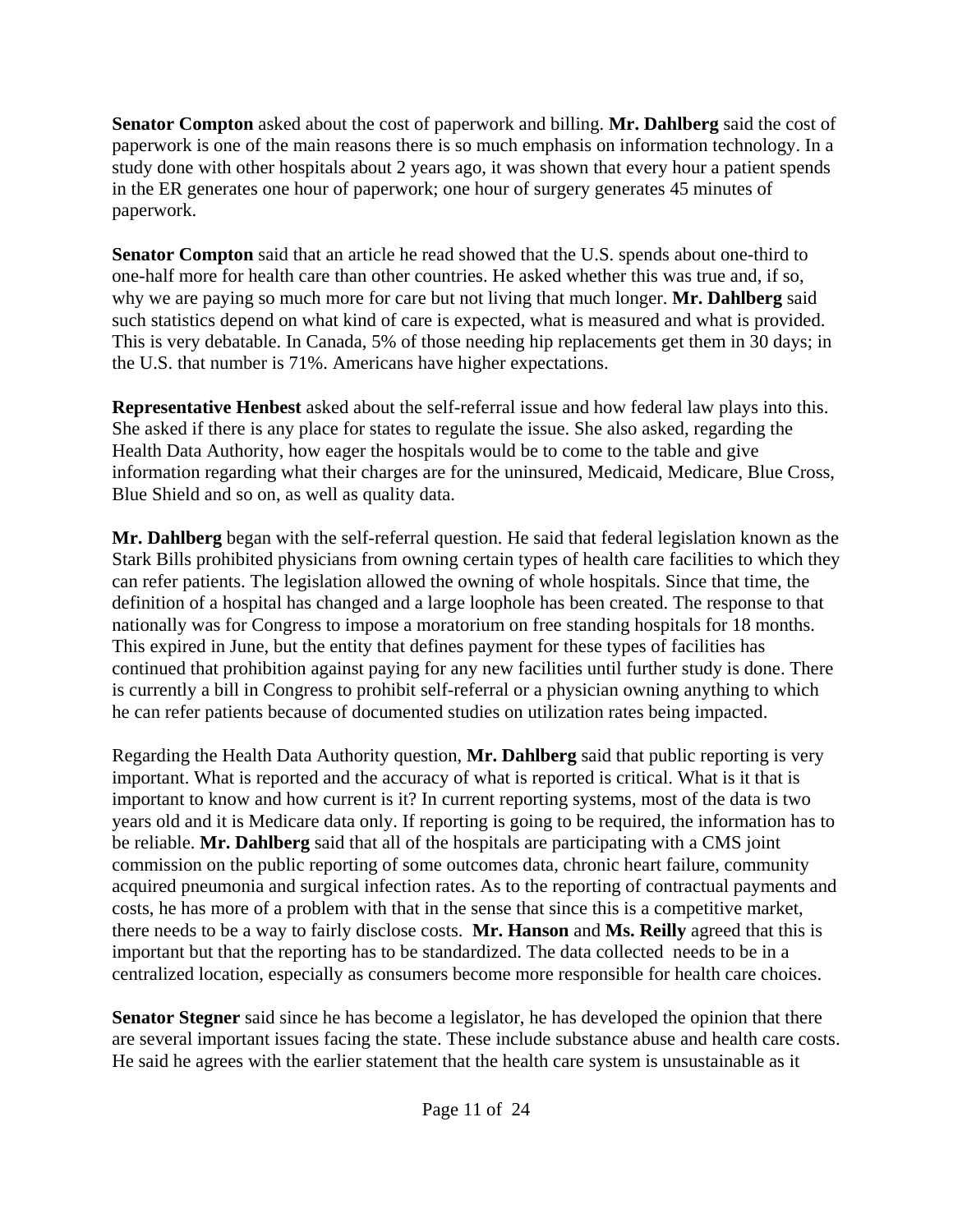exists today. He noted that the Legislature spends more time figuring out what to do with the rising cost of health care than anything else. He commented one of the problems seems to be that hospitals and the medical community are presenting the image that they are unconcerned about increasing costs and continue to pass on those costs and expand their system, expecting society and/or the government to handle the costs. He said he realizes it is not quite this simple, but some of the actions of the medical community, such as advertising campaigns that seem to be a waste of money, could be used elsewhere to actually help reduce health care costs.

**Mr. Dahlberg** commented that in the current system everyone is expected to protect their own interests. He pointed out that it was the government that decided to make the market competitive. He said that advertising is a small portion of the budget that provides more angst that anything, but it is the result of competition and perhaps should be revisited.

**Mr. Hanson** said that Minidoka has been losing residents by about 5% a year since Simplot closed its Heyburn plant in 2001. He commented that what is happening in the Treasure Valley is not necessarily what is being experienced statewide. He noted that if advertising did not work, hospitals would not do it and added that advertising budgets for small community hospitals are very small. He said most of Minidoka's advertising is service-oriented, such as providing bicycle helmets for children in the community.

**Ms. Reilly** agreed and said that there needs to be some type of forum created to allow everyone to work on solutions. In her opinion, the creation of a statewide data base is a good foundation for making planning decisions. She said one thing the Task Force needs to understand about health care facilities is that most of these facilities are very old and were built with government funds that no longer exist. Facilities have to be replaced, and she said they are trying to be mindful about building in an efficient manner and only what is necessary.

The next agenda item was a presentation on the Government Employees Medical Plan (Gem Plan). **Senator Cameron** explained that there will be three panels, one including people from the Gem Plan, another includes other insurance carriers, and another with representatives from the Department of Insurance. He introduced **Jim Guthrie,** Bannock County Commissioner, **Seth Beal,** Butte County Commissioner, **Duane Smith,** Minidoka County Commissioner, and **Todd Lakey**, Board Counsel for the Gem Plan, to begin the discussion.

**Mr. Lakey** distributed a Gem Plan handbook, a copy of which is available at the Legislative Services Office. **Mr. Guthrie** explained that the Gem Plan is a multi-county, multi-funded health care plan allowed through the joint powers agreement and Title 41, Section 40, Idaho Code. **Mr. Guthrie** said that as a county commissioner, after being involved in the county budgeting process, he appreciates the 3% cap that was instituted. Having said that, though, he said that annual increases in health care costs exceed that 3% cap so they are forced to look for health care coverage options. He explained that the Gem Plan board consists of one individual from each of the state's six districts and one member at large. The six district representatives are selected by elections held at a district meeting, and the member at large is selected by a statewide vote. The board has adopted bylaws and has contracted with a company (Mutual Insurance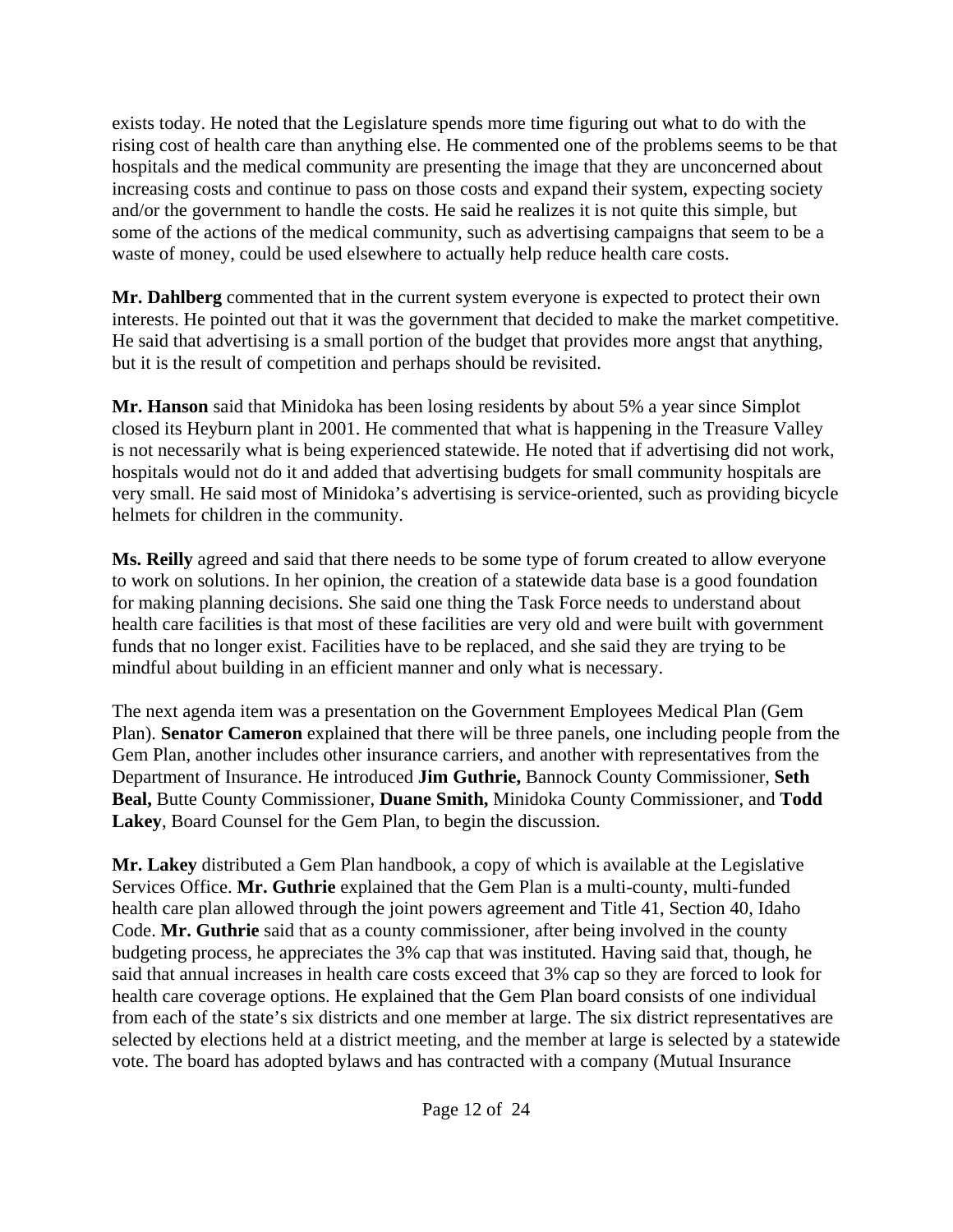Agency) that acts as the general manager and employs an executive director. The general manager handles the day-to-day operations of the plan and the duties that an insurance agent would typically handle. **Mr. Guthrie** said that if a county is more comfortable working with an agent of their choice, they can to that. The executive director works on a part-time basis. He said CBSA is the plan's third party administrator that handles the third party administrative needs; reinsurance is provided through ING.

**Mr. Guthrie** explained that there are currently 21 counties participating in the Gem Plan, with about 1,900 employees and 2,400 dependent lives being covered. As a start-up situation, they have a desire to build a solid and viable program. He summarized the following challenges the plan is facing.

- C Developing provider networks and getting the appropriate discounts.
- C Helping employees understand the importance of utilization and recognizing that health care is a resource that is getting more challenging to fund.
- C Legislation regarding regulation.

**Mr. Guthrie** noted that as a result of proposed legislation, the Association of Counties has passed a resolution that says there are more than one-half of the counties in Idaho that are either in a single self-funded plan or a multiple county self-funded health care plan and that if legislation is so adverse to that philosophy or approach that it kills these types of plans, it would be detrimental to Idaho counties and the Association of Counties would not support such legislation.

In response to a question from **Representative Deal** asking for a review of the booklet the group presented to the Task Force, **Mr. Lakey** went over the table of contents. He explained that tab 1 includes an overview of the Gem Plan and background information He said that this plan has been in discussion for a couple of years with the Department of Insurance. Tab 2 contains a copy of the joint powers agreement that sets forth the relationship of the various counties that participate in the program and how the organization is structured and managed. It also establishes the dispute resolution process. This is basically the governing document for the organization. Tab 3 contains a summary plan document, select benefits and a sample schedule of benefits. Tab 4 includes resumes of the program's actuary and an underwriter and consultant who works with the plan. Tab 5 includes a draft proposed legislation from the Department of Insurance. Tab 6 is the Attorney General's opinion that Representative Black requested last year regarding the plan.

**Representative Deal** said that he was hoping the presentation would include a financial statement of the fund and asked if that was available. **Mr. Lakey** said they would be happy to go over that information with the Task Force at a later date.

**Senator Cameron** said that as legislators it is their job to find ways to curtail costs, but it is also their duty to protect consumers and to make sure there is a level playing field for all insurance carriers that are providing coverage. He said that a bill that was presented last year attempted to bring the Gem Plan under the regulation of the Department of Insurance. He explained that there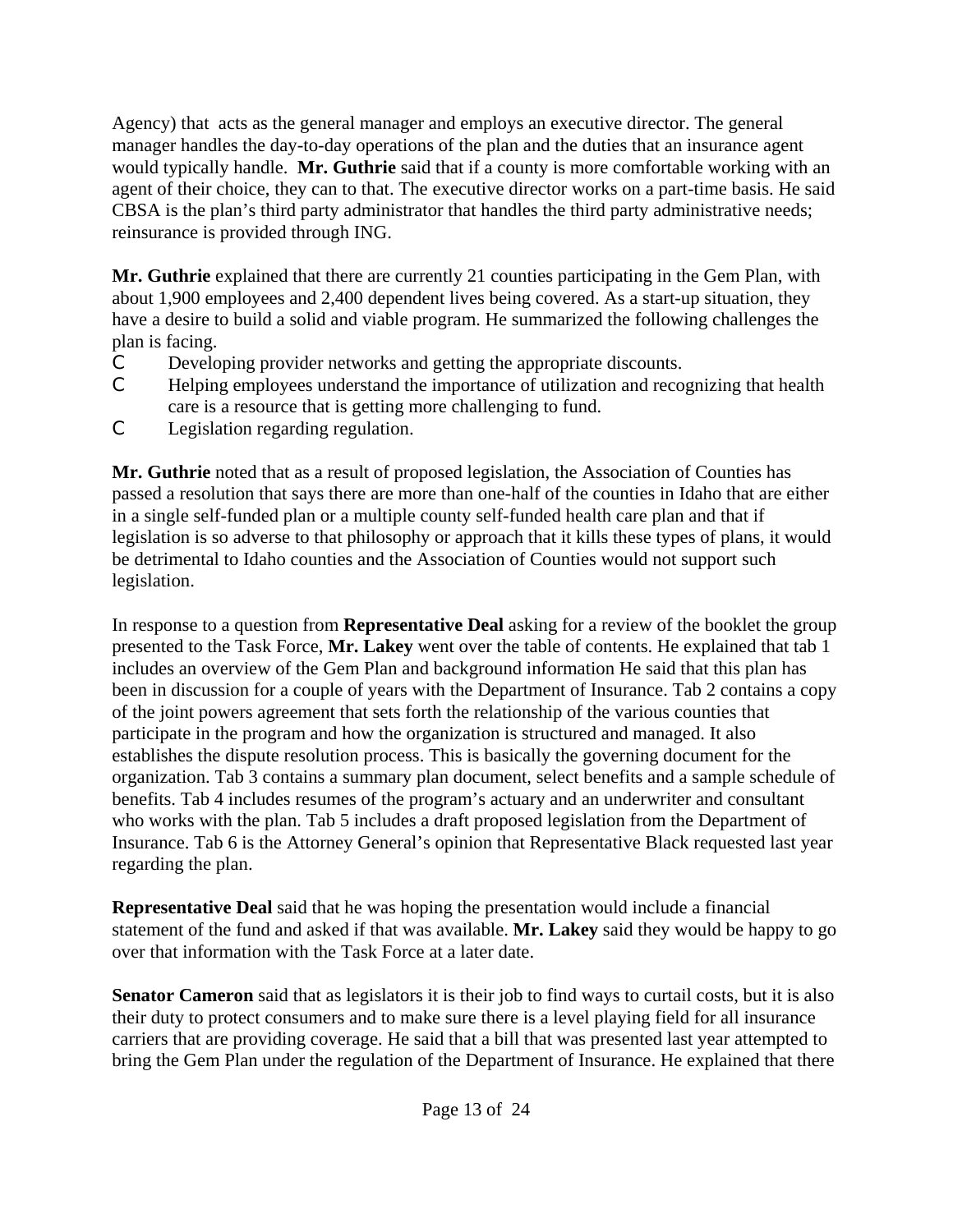are different levels of regulation based on the type of plan and that currently the Gem Plan has no regulation that fits under the Department of Insurance. This means there is no place for an employee of a county to turn to if they have a claims dispute. He added that there is a considerable difference between a county that is self-funded on their own and assuming the risk and how they are regulated by the Department versus a multiple county arrangement.

**Senator Cameron** asked if they are opposed, as a board, to being regulated in a similar manner to other plans operating in Idaho. This would include providing financial information and allowing the Department to be able to respond to consumer complaints. **Mr. Guthrie** explained that the plan was started under existing laws in Idaho and they would not be opposed to regulations as long as they were allowed to transition into a more regulated environment.

**Mr. Lakey** said that best case scenario for the Gem Plan would be to operate under existing laws. He agreed with **Mr. Guthrie** that some type of agreement can be reached regarding regulatory legislation. Their concern would be that the legislation would not recognize the unique character of the Gem Plan being comprised of governmental entities and the differences that exist with governmental entities. It is his understanding that there are varying degrees of legislation dealing with government self-funded plans across the country and suggested those be looked at.

**Senator Cameron** explained that being a governmental entity does provide some unique benefits and potential detriments. If a plan were to go insolvent, that falls upon the property tax payers of those counties. He said he wanted to draw a distinction between a county that is selffunded on its own that has chosen to take on the risk of their own employees within their own county and a multiple employer arrangement such as this plan that requires counties to take on the risk of all counties in the plan. He said the first issue he has regard the appropriate role of regulation. He said this is a discussion that the Task Force, the Department of Insurance and those involved in the Gem Plan need to have. He went on to express concern that those present today to speak about the plan are not the financial, actuarial individuals involved. A repeated concern that he has heard has been public comments made by those with the fiscal information about the plan and the lack of information being shared with county commissioners, including the ability for an employee or spouse to be carved out under a multiple employer arrangement. He explained that "carved out" is an insurance term meaning the reinsurance carrier can decide they are no longer going to reinsure that person; this happens with self-funded plans. **Senator Cameron** said he has heard that this has happened twice with the Gem Plan.

**Senator Cameron** continued by stating that there have been reports that representatives of the plan have indicated that there is no additional risk to the county or the county employees by choosing this type of plan. He said that is inaccurate and it is unfortunate that this type of comment would be made. He stated that during the Senate hearings last session, **Mr. Ramirez** from the Gem Plan was asked several questions that he could not answer dealing with reinsurance levels, stop loss levels for which reinsurance would kick in, and aggregate and individual stop loss levels.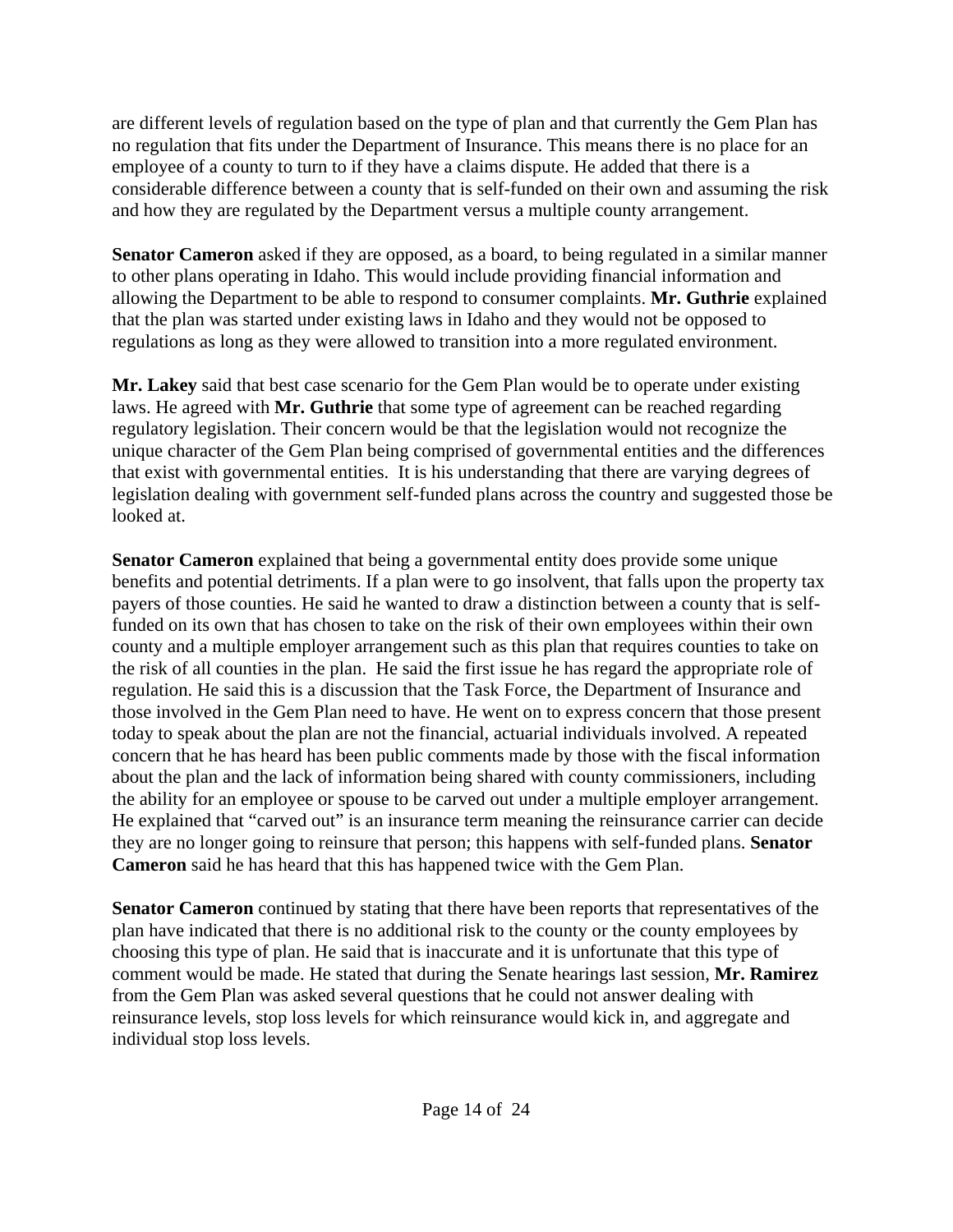**Mr. Guthrie** stated that the plan has not carved anyone out beyond what would be appropriate. He said there was one individual who no longer met the requirements for coverage because he no longer worked for the county. He stated that there were two individuals lasered in the first year of the plan so the reinsurance kicked in at \$125,000 and \$150,000, instead of the typical \$75,000. He said in neither case did those stop loss limits exceed \$75,000 and it ended up being a nonfactor in 2004. In 2005, there were five individuals lasered by the reinsurance carrier. He said they are currently bidding the stop loss package to include quotes that will speak to a nonlasered quote and a lasered quote in order to be able to get a feel for what the reinsurer sees in terms of risk. He said it is difficult to get quotes from the reinsurer without the lasering component being included unless there is more than a couple of years of history.

**Senator Cameron** asked whether **Mr. Guthrie**, when the decision was made to go to this pan, felt adequately informed and felt employees were also informed of the fact that employees, spouses or children could be lasered or carved out, or whether it was portrayed that there was no additional risk. **Mr. Guthrie** said Bannock County was somewhat self-insured before they entered the Gem Plan and it was somewhat typical to have an employee or two lasered.

**Senator Cameron** asked since the specific stop loss is \$75,000, if any claim higher than that goes to the reinsurance carrier which is ING and what is the aggregate stop loss. **Mr. Guthrie** said it is \$1 million. **Senator Cameron** said that means that if the counties collectively had \$1 million worth of claims of any size, anything above that million would go to ING. **Mr. Guthrie** said he does not fully understand the aggregate reinsurance component. It is his understanding that once the claims reach 125%, then there is \$1 million and then it could kick back. He said the bigger the pool gets, the lower the probability of that happening. **Senator Cameron** noted that the amount is a high aggregate stop loss so it may not be correct.

**Mr. Lakey** clarified that the stop loss carrier does the lasering of specific employees. He explained that the plan itself has not lasered an employee and they remain covered under the plan. He admitted that this does provide some additional risk to the plan. **Senator Cameron** said that was the way he understood it and clarified that once the stop loss carrier lasers someone, meaning they no longer provide reinsurance for that person, the employer is still obligated to provide coverage for them, but instead of being protected on any claim above \$75,000, the employer is either completely unprotected or at a reduced protection level.

**Senator Compton** asked for an estimate of how much the plan is saving the taxpayers of counties that are in the plan. **Mr. Guthrie** said the intent of the plan is to create a stable environment, but that does not necessarily mean the rates will be significantly lower than other plans. The rates counties received were somewhat favorable when the came into the plan. He noted that the board has implemented a 15% increase that took effect on October 1,2005.

**Senator Compton** stated that the high risk pool hired a third party to look at whether their reserves were adequate. He asked if the Gem Plan has done this to get an estimate of what the reserves should be based on their exposure and losses in order to be able to cover claims. **Mr. Guthrie** said in the beginning they worked with actuaries to help build their business plan. He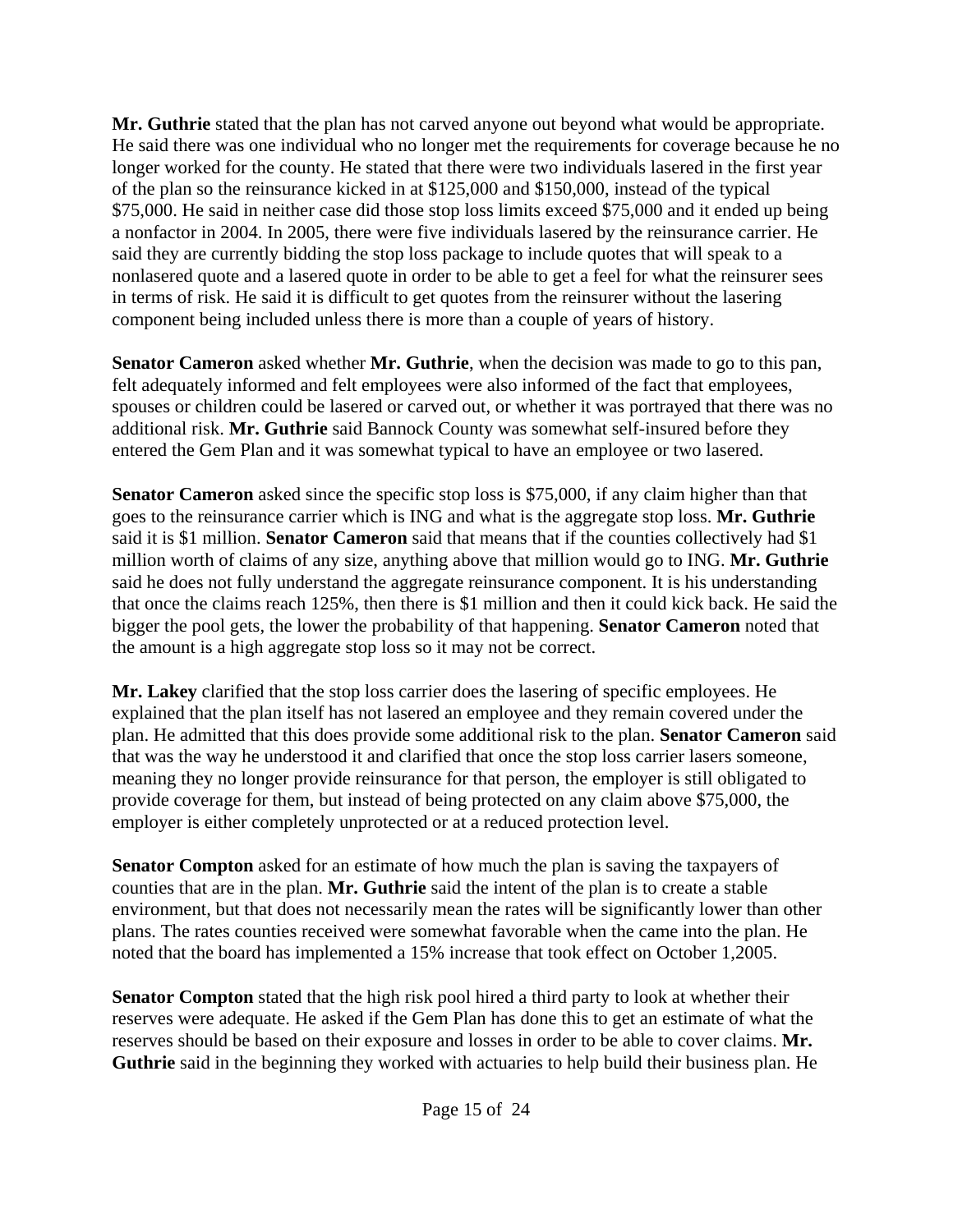noted that this needs to be updated and the board has been given direction to do this.

**Senator Cameron** asked if the 15% increase will be the only increase between now and next October. **Mr. Guthrie** said it is the board's intent that it will be the only increase for the year.

**Senator Cameron** said the Task Force would appreciate the financial data and suggested that the Gem Plan needs to have an actuarial study done for the benefit of all involved.

**Mr. Gary Smith**, Director of the Department of Insurance, was the next speaker. He commented that the Department considers the Gem Plan to be a Multiple Employer Welfare Arrangement (MEWA). He explained that MEWAs are established for the purpose of providing benefits to the employees of two or more employers. MEWAs can either be insured or self-insured. Self-funded plans generally cover part of the risk through a stop loss insurance. If the MEWA is fully insured, they purchase an insurance policy that treats them as a single entity and in that case, the Department regulates the insurer, giving them access to all of the information discussed today on soundness and safety. If a MEWA chooses to self fund, they act as the health insurer to employees by paying the health benefits from amounts collected from employees along with employer contributions. Under this option, which is the option the Gem Plan has chosen, they are subject to federal reporting requirements that the state is not able to regulate. **Mr. Smith** said that Chapter 40, Title 41 of the Idaho Code was amended in 2001 to include any plan administered by or for any county of the state. The Department interprets that to be any county. At the time of the amendment, there was no discussion about multiple county plans.

**Mr. Smith** noted that because MEWAs compete with and are generally marketed in the same way as insurance plans, a single failure of a plan can impact many employers and hundreds of families. He said the Department feels that all health plans in Idaho should be on a level playing field and should be regulated by the Department. Idaho is not immune from failures. There was a plan in northern Idaho that the Department only became aware of when employees contacted them for assistance collecting their claims. The ultimate outcome was a loss of over \$300,000 in Idaho alone. He said that while consumer choice and competition in the market is very important, in this case the overriding concern is safety and soundness.

**Mr. Smith** continued by explaining that to comply with Chapter 40, a self-funded plan would have to comply with requirements including being registered with the Department. All contributions would have to be paid in advance and deposited and held in a trust fund under an agreement that is reviewed by the Department. The trustees would be required to provide a written statement of benefits to all members of the plan and it would be determined by the Department whether they were actuarially sound. He said that is the most important concern.

**Mr. Smith** said one reason the Department is concerned with MEWAs in general is because there is no guaranty association. All registered insurance companies pay dues into a guaranty association that is there as a backstop on which to fall back if necessary. The Department feels that since this does not exist for MEWAs, liability exists and in the case of counties, if the plan fails, the only way to pay claims would be to raise property taxes. He noted that MEWAs are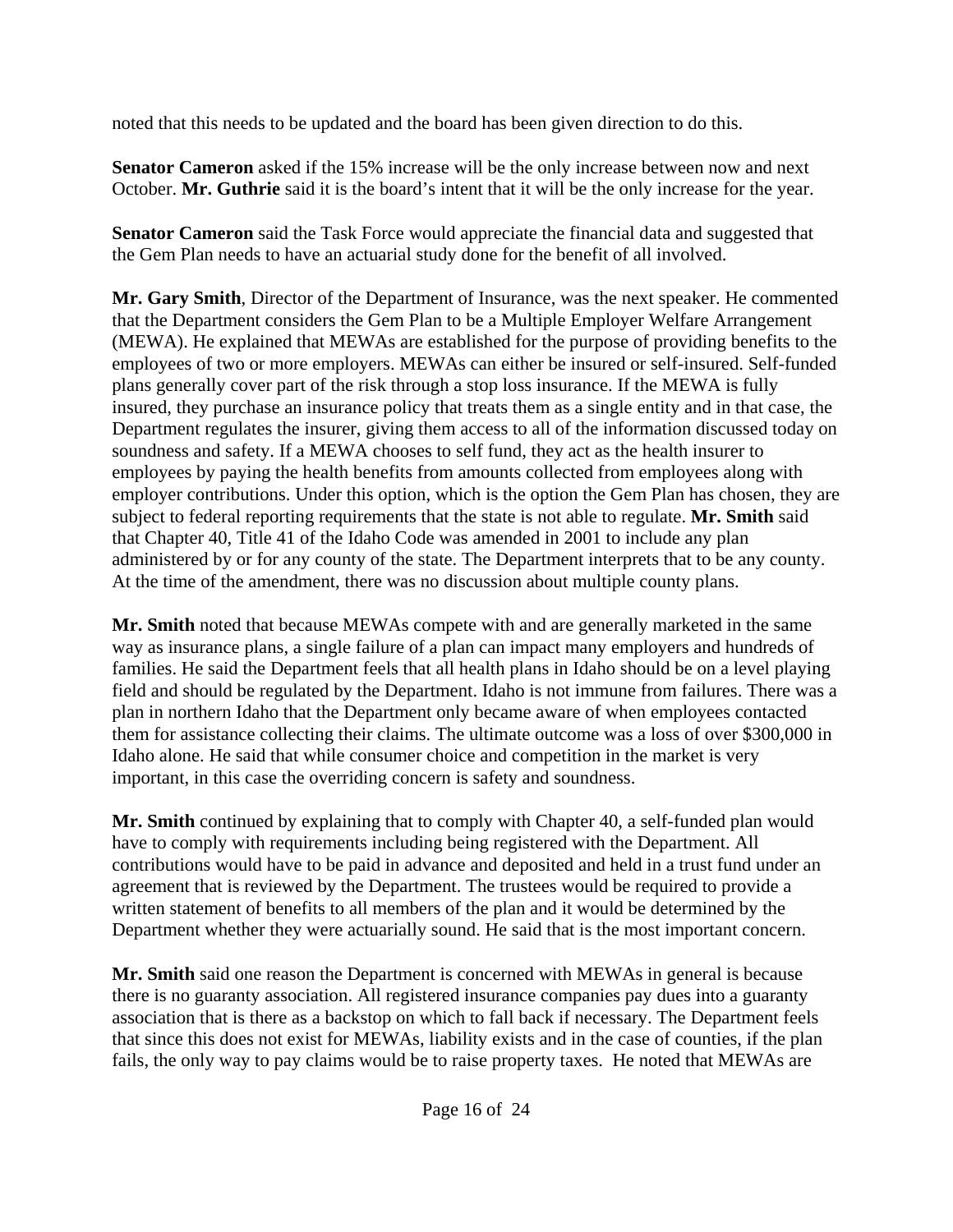marketed as being the equivalent of insurance and they compete directly with legitimate insurers in recruiting employers and aggressively marketing with unrealistically low premiums to begin with. He said this is a general statement with regard to MEWAs but noted that the Gem Plan, within one year, has already raised rates. Due to these practices, it is relatively easy to attract employers into the plan.

**Mr. Smith** said that the Department has had cordial meetings with the Gem Plan people but they are under no obligation to register with the Department or to provide any financial information. If anyone wanted to know how they are doing, the Department could not help. Due to that fact, it is the opinion of the Department that MEWAs are not in the best interest of Idaho consumers and the Department has proposed legislation in this respect. He said there has been mention of joint power agreements, but the Department takes a different position on that and feels that there is some ambiguity in the law and by drafting this legislation, they want to clearly state that MEWAs need to be registered and monitored by the Department. **Mr. Smith** stated that the county employees pay their premiums, assuming benefits are paid in timely manner from a secure vendor. If that plan fails, besides losing coverage and all of the premiums they have paid in, they are also going to be sued by the hospitals and doctors for costs.

**Senator Corder** clarified that the proposed legislation does not seek to eliminate MEWAs; it just seeks to have them register with the Department and allow the Department to monitor MEWAs for soundness. **Mr. Smith** said that was correct. The legislation states that MEWAs must register just like any other company providing health benefits in Idaho and would be subject to the same reporting requirements. He noted that the legislation does include a grandfather period to allow them time to comply.

In response to a question from **Senator Compton, Mr. Smith** explained that the legislation includes a requirement that MEWAs establish a trust account and deposit premiums into that account, which would be monitored by the Department. He clarified that regarding state health care, the Department regulates the insurer but the state is not the insurance company. The Gem Plan, on the other hand, is the actual insurer for counties. **Senator Compton** said he thought that in regard to the state health care plan, in the past the state took some responsibility for some of the claims. **Mr. Shad Priest** said the former state plan was like a self-insured plan, but Blue Shield was ultimately responsible for claims and had an account for those claims.

**Representative Henbest** asked if MEWAs were regulated by the federal government if they are not under state regulation. **Mr. Smith** explained that under ERISA, private plans that are a single employer are not covered by state regulation. There are slightly different rules for governmental entities. **Mr. Priest** explained that a governmental self-funded plan is not regulated at the federal level. Multiple employer plans for private employers are regulated at both the federal and state level. He said that for governmental multiple employer plans, it is up to the state to decide if there will be any regulation other than certain HIPAA requirements.

**Representative Henbest** commented that insurance companies coming in with low premiums and raising prices is not an uncommon practice in general and she thinks competition is good.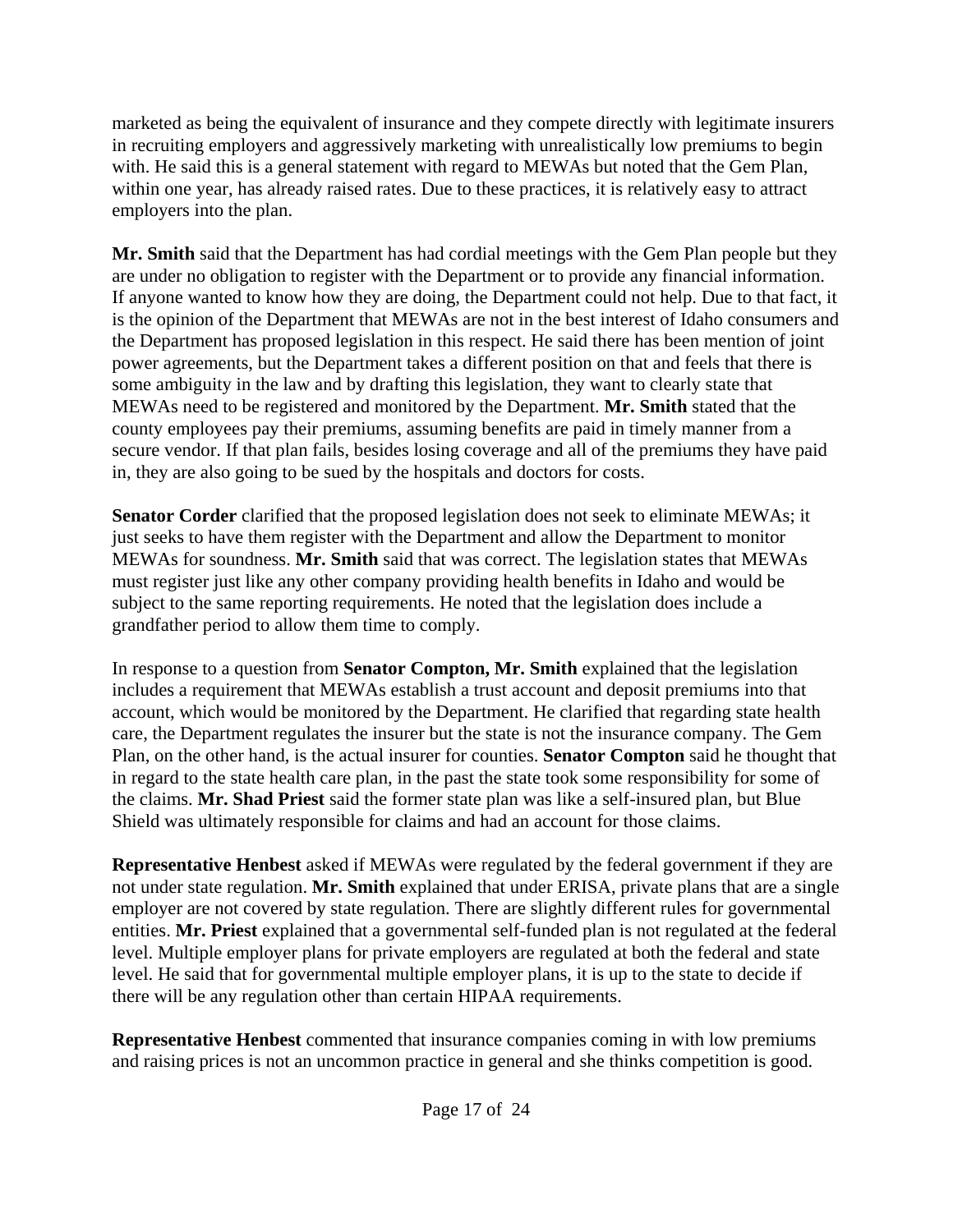She asked where the problem is for this. **Mr. Smith** said the difference would be that regulated companies submits rates to the Department for review and approval. In a situation such as the Gem Plan, the Department does not know the basis as to why the rates were set at that level. **Representative Henbest** said she is still struggling with how rates are set to begin with and what role the Department. She said she would like more information on that in future.

**Senator Cameron** said that some companies offer low rates to get business and then move on. He said that there is a general tendency of MEWAs to do this nationally and they are not accusing the Gem Plan of doing this. **Mr. Smith** said that was correct.

**Senator Kelly** asked why single employer self-funded programs are not regulated. **Mr. Smith** said that the ERISA federal law exempted single private employer plans to try to allow them to be more competitive. **Senator Cameron** added that part of this is based on who is taking the risk and whose risk is being assumed. Under a single employer self-funded plan, the employer purchases insurance based on data gathered about its own employees. This is done at the risk of the employer. **Senator Cameron** continued that under a multiple employer arrangement, it is more complicated because if one goes bankrupt, other employers are responsible for this and could lose coverage. Multiple county arrangements are even more complicated.

**Mr. Priest** said another problem with MEWAs is that in essence they are acting as the insurance company. There is usually a third party taking in money on behalf of many employers and managing that money and paying claims. This creates a huge opportunity for fraud. He said that a 2000-2002 study showed that Americans lost \$252 million in unpaid medical bills because of fraudulent or mismanaged multiple employer arrangements. Single employer plans do not have the same problems because they do not grow beyond the employee base.

**Senator Compton** drew a distinction in the case of the Gem Plan because the people in charge are elected officials in their counties and are very visible to their citizens. **Mr. Smith** agreed and reiterated that the comments made are not against the Gem Plan; they are just about MEWAs in general. The current Gem Plan operation is considered to be a MEWA and the Department feels an obligation to point out the problems. He said the Department wants to help the Gem Plan to be successful by giving them a grandfather period.

**Julie Taylor**, Blue Cross of Idaho; **Elwood Kleaver**, Primary Health; **Woody Richards**, Property Casualty Insurers Association; and **Scott Leavitt**, National Association of Health Underwriters, were the next panel introduced to discuss the Gem Plan.

**Mr. Richards** said that the group he represents is made up of 1,000 property and casualty insurance companies. He pointed out that none of these companies compete with the Gem Plan but they do have an interest in the issue for the following three reasons.

- C They subscribe to the idea that there needs to be a level playing field. Everyone should play by the same rules if they are selling the same product.
- C They believe the lack of regulation is unfair to consumers. Consumers under any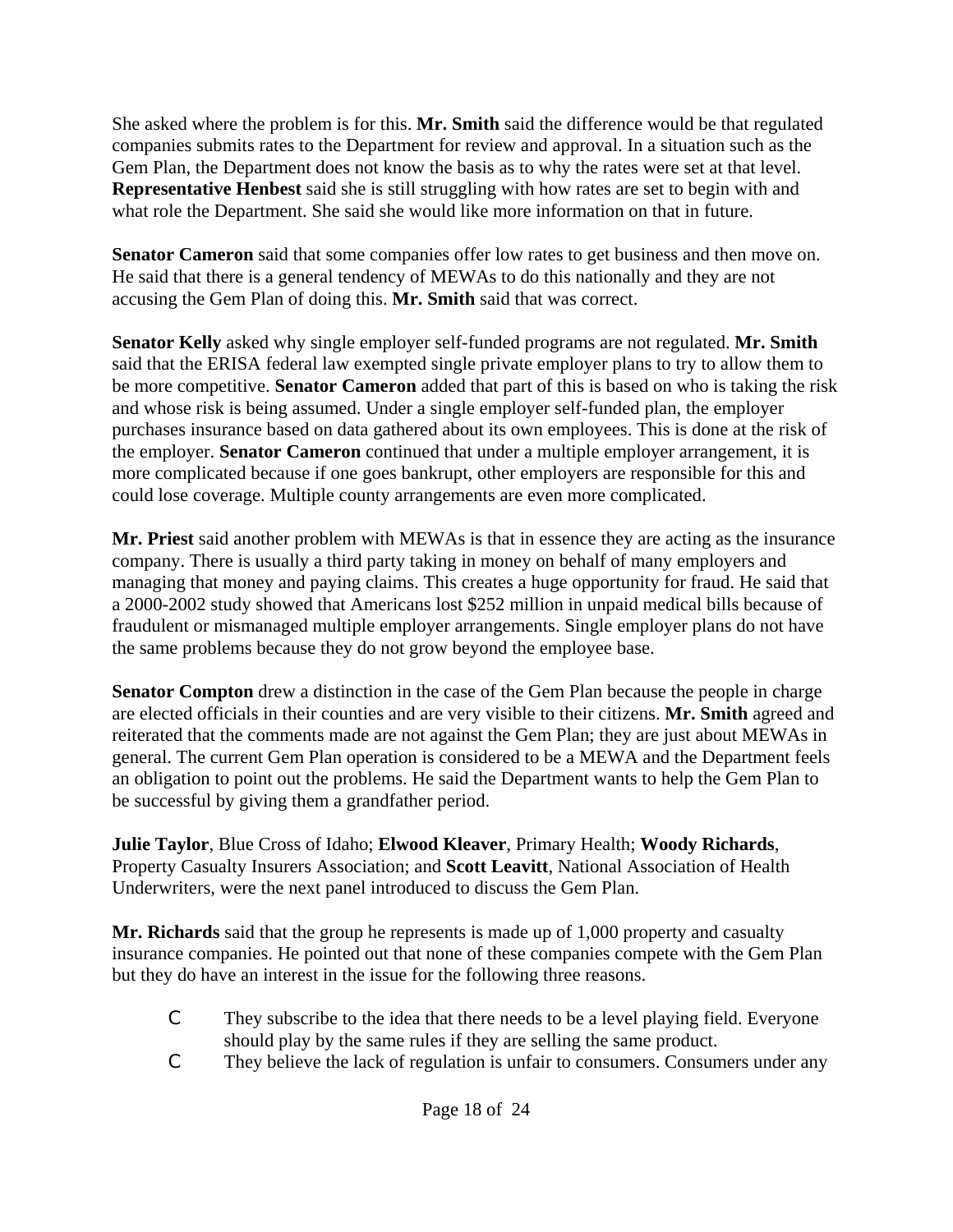circumstances still need an advocate for purposes of protection.

C If plans such as the Gem Plan or other MEWAs experience difficulties, these difficulties will only feed the calls for preemption of state taxation and regulation that affects the entire insurance industry.

**Mr. Richards** explained that the existence of the Gem Plan is somewhat of a fluke. The sponsors of the 2001 legislation (Kootenai County, Ada County and Canyon County - all individual plan counties) were concerned with having better control over their investment funds. No one was made aware at that time that there were any plans for the creation of a Gem Plan. The wording of the statute said "county" singular, and as a consequence the Property Casualty Insurer's Association did not oppose the legislation. He said that only subsequently representatives of the Gem Plan argued to the Department that what is authorized for one county is legal for all counties under a joint powers agreement. He distinguished this from other parts of the insurance code in that any time the Legislature intended to have more than one group of entities involved, it specifically allowed the joint powers agreement to be used. **Mr. Richards** noted that it is a matter of first impression for the Legislature as to what it wants to do with an entity such as the Gem Plan. There should not be any type of assumption that the Legislature has already reviewed it and made a knowing decision that there should be an unregulated entity in existence.

With regard to potential savings, **Mr. Richards** noted that nothing is unique about the Gem Plan with regard to health care costs. It will not cause medical bills to decrease nor will it reduce utilization of medicine. It will not decrease the cost of new equipment or drugs and it will not keep our population from aging any differently than any other entity. **Mr. Richards** said others in the insurance industry understand the motivation of the Gem Plan to want cheaper health care protection, but they strongly disagree with the means being utilized. He noted that there is the potential that the Gem Plan will save money because they do not have to pay the expense of regulation. The Gem Plan does not have to pay premium taxes or regulatory fees, nor submit to regulation to provide customer protections. It does not have required audits or actuaries, although some of this may be done voluntarily. He said that if the intent of the Legislature is to say that the way to save money is to remove regulation, it ought to be removed for everyone.

**Mr. Richards** said the organizations he represents would probably not support voluntary compliance because the term "voluntary" means an entity can change its mind at any time. That is the same reason all insurance companies are not given the option of voluntary compliance. He added that the county commissioners that sit on the Gem Plan Board are not full-time members of that board. They are full-time county commissioners that have many other issues demanding their attention. **Mr. Richards** stated that while this plan might have excellent intentions, the next plan that uses this exemption might not It is the idea of setting a precedent and the opportunity for other people to create other plans once an exemption is created.

**Mr. Richards** said that he has some concerns over the use of stop loss as a cure-all for all types of problems. Most reinsurance arrangements are cancellable with relatively short notice. If a plan is required to replace its stop loss coverage, it can dramatically change the cost analysis and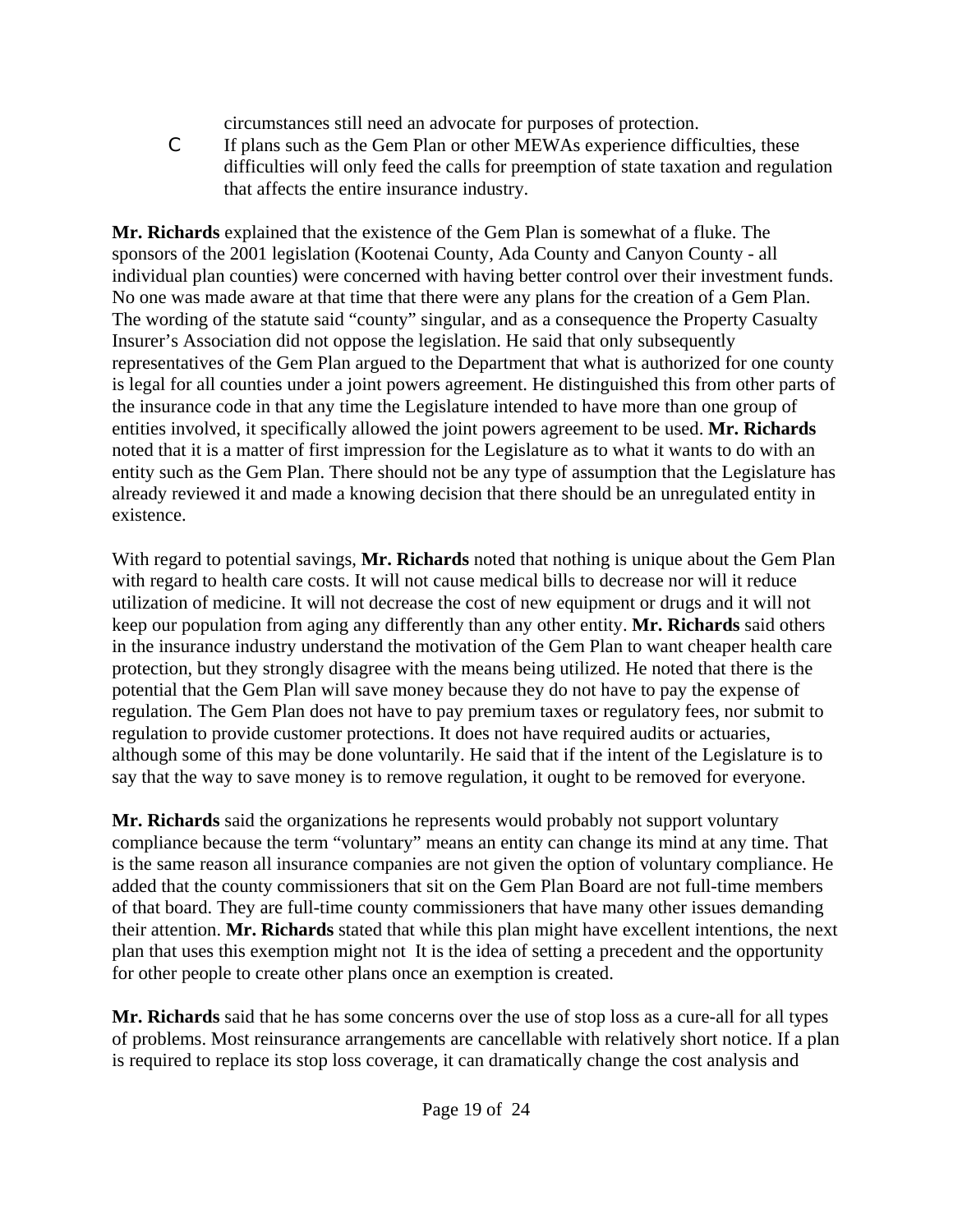there can be issues regarding how to handle incurred but not reported claims. Also, if a plan is questionable financially, it may have significant trouble finding a replacement carrier and the plan will be liable for any losses during that gap. Many people do not understand that there is generally no contractual obligation between the stop loss carrier and the plan members themselves. The stop loss carrier is obligated only to cover claims actually paid by the plan. It has no duty to the plan participants. If the plan lacks funds to pay claims, the reinsurer keeps the premium and is off the hook for claims since the self-funded plan did not incur a loss because it lacked the funds to pay the claims. The bottom line, according to **Mr. Richards**, is that if stop loss insurance is the cure all, the rest of the insurance industry would ask for a level playing field so that any insurer that has stop loss or reinsurance should have the same benefit of deregulation.

**Mr. Richards** agreed that carving out or lasering is also a concern. He noted that the Task Force needs to take into account that there are other governmental and quasi-governmental insurers in Idaho that have similar characteristics to the Gem Plan and that are regulated. **Mr. Richards** said he is somewhat encouraged by what was said earlier today that the Gem Plan and counties are considering coming under regulation and that they are concerned with having time to meet the regulatory requirements. He said it is not his intent to say they should not be given an opportunity to make the transition but he thinks it is entirely appropriate and fair to make them submit to the same regulatory requirements. **Mr. Richards** concluded by stating that if there are provisions of the law that should not apply because they are either too expensive or unnecessary, the insurance industry will be there to support efforts to remove those.

**Ms. Julie Taylor** was the next speaker. She explained that Blue Cross has been very involved with this issue since the beginning because of concerns about the unregulated health plan known as the Gem Plan. For the last two years, Blue Cross has been involved with legislation to create a level playing field. In an effort to analyze the situation, Blue Cross looked at a fraction of the regulations they are subject to and compared that to regulations for single self-funded plans and non-regulated self funded plans (Gem Plan). She distributed a chart, reproduced below and available at the Legislative Services Office, showing the different areas of regulation, including consumer protection, access to care and financial solvency. She explained that regulated plans such as Blue Cross are subject to all of the regulations, regulated self-funded plans are subject to most of the regulations, and non-regulated self-funded plans such as the Gem Plan are not subject to any of these regulations. A small example of the chart is below.

| <b>Idaho Regulation</b>                                                                    | <b>Regulated Plans</b>                               | <b>Non-Regulated Self-</b><br><b>Funded Plans (Gem</b><br>Plan) | <b>Regulated Self-Funded</b><br><b>Plans</b>                                            |
|--------------------------------------------------------------------------------------------|------------------------------------------------------|-----------------------------------------------------------------|-----------------------------------------------------------------------------------------|
| <b>Consumer Protections:</b>                                                               |                                                      |                                                                 |                                                                                         |
| State regulates rates: how<br>much can be charged and<br>how often rates can be<br>changed | YES, for individual and<br>small group policies only | N <sub>O</sub>                                                  | NO, not applicable to<br>self-funded entities but<br>rates must be actuarially<br>sound |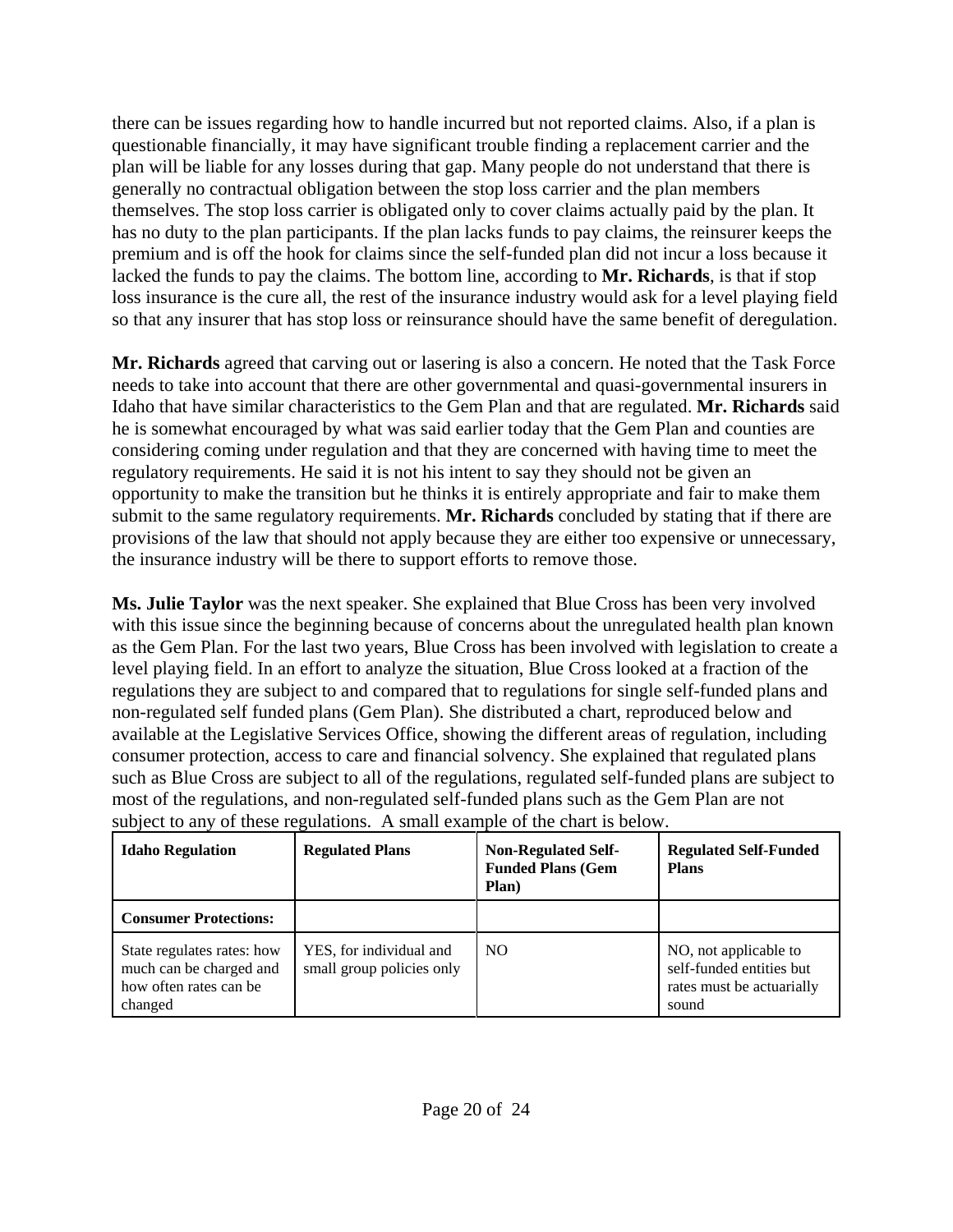| State handles complaints<br>from consumers and<br>providers                                   | <b>YES</b> | N <sub>O</sub> | <b>YES</b>                                                                                                 |
|-----------------------------------------------------------------------------------------------|------------|----------------|------------------------------------------------------------------------------------------------------------|
| <b>Access to Care:</b>                                                                        |            |                |                                                                                                            |
| Company must include<br>mandated benefits on<br>policies e.g.<br>mammography, cleft<br>palate | <b>YES</b> | N <sub>O</sub> | Only mammography<br>screening and coverage<br>from birth                                                   |
| <b>Financial Solvency:</b>                                                                    |            |                |                                                                                                            |
| Required to maintain<br>financial surpluses that<br>grow w/ size of company                   | <b>YES</b> | N <sub>O</sub> | NO, but reserves must be.<br>actuarially adequate per<br>certification by American<br>Academy of Actuaries |
| <b>Other Regulations:</b>                                                                     |            |                |                                                                                                            |
| Company pays Idaho<br>state premium tax                                                       | <b>YES</b> | N <sub>O</sub> | N <sub>O</sub><br>\$.04/month/beneficiary<br>tax instead                                                   |

**Mr. Scott Leavitt** distributed a handout listing his organization's concerns regarding the Gem Plan. This handout is available at the Legislative Services Office. He said that on the surface, with the concern over rising health care costs, a plan such as this sounds like a great idea. The reality is much different. One concern is potential solvency issues. He explained that these plans have a contract with their reinsurance provider and if the plan becomes high risk or has a high loss ratio, these reinsurance providers can decide not to renew the contract. This means there is a potential that a plan might not be able to find another reinsurance company and that could open floodgates of unpaid claims.

**Mr. Leavitt** said that since this is multiple county plan, as rates go up at the end of the year, a county has the option to leave the plan and go back to the marketplace. He said historically, within two or three years, it has been demonstrated that a lot of the healthy risk has left these plans, leaving only the sicker people in the plan. The plan headcount is variable and can move back and forth based upon the viability of the plan. **Mr. Leavitt** noted several examples of past MEWAs and their experience within the last two or three years.

**Mr. Elwood Kleaver** was the next speaker. He stated that he is also the Vice President for the Idaho Association of Health Plans and was representing them at this meeting. He said he does not know much about the Gem Plan and found today's presentation helpful. Regarding the need to be able to transition into a regulated environment, **Mr. Kleaver** said that transition is a difficult time in any insurance company's development and if there is a time when they need to be monitored objectively by someone, that is the optimal time to do it. He said he has seen many companies get into difficulty at that point in time, particularly if they are having a period of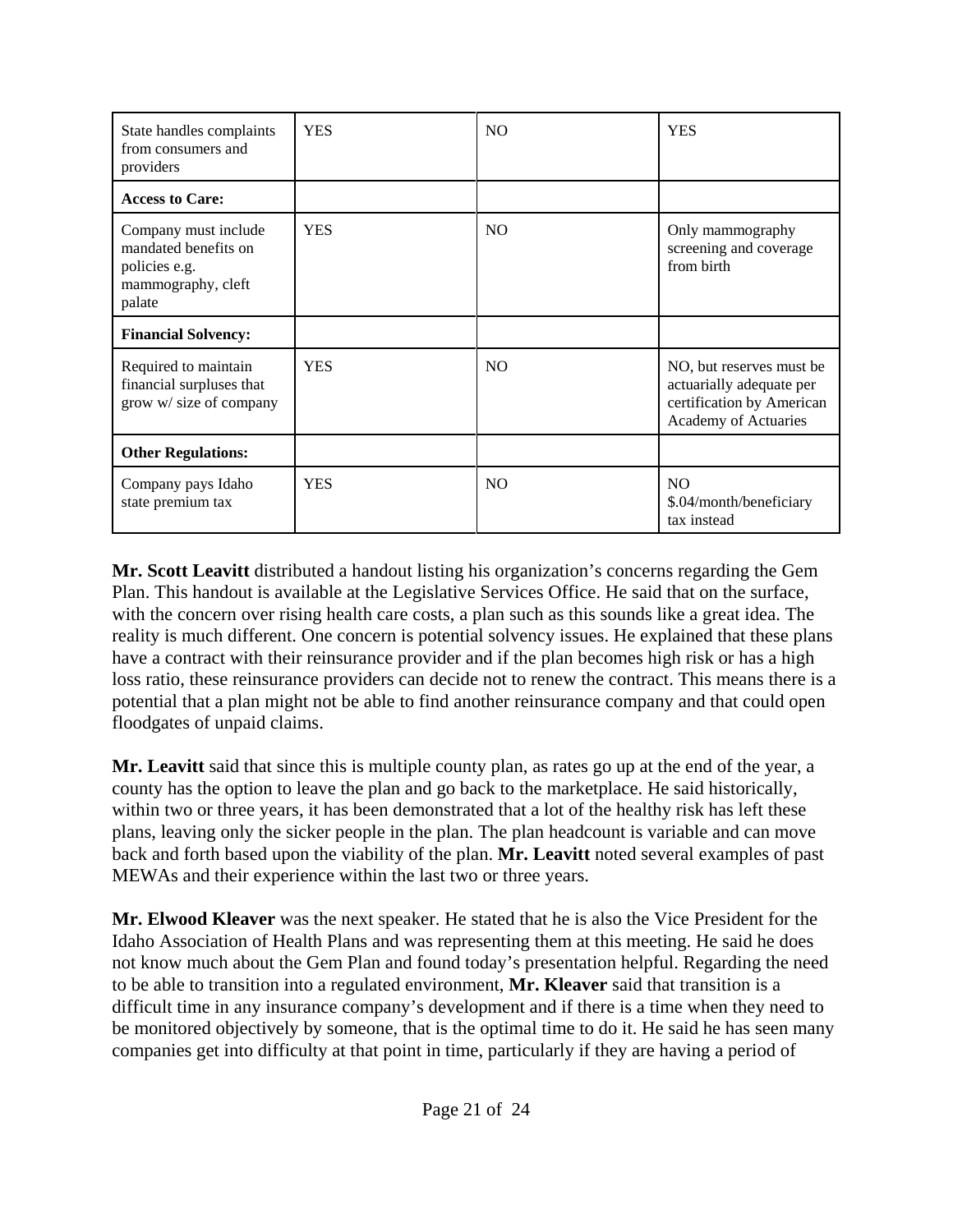growth. He said what happens is that there is a lot of revenue coming in and the companies are "cash flush" and the expenses for the insured have not started coming in. Unless a company is diligent, it can think it is doing much better than it is. He said it is like a freight train that just keeps coming.

**Mr. Kleaver** said he was concerned about this but became more concerned when **Mr. Guthrie** said that the Gem Plan was going to have an actuarial report at the end of the year and look at the IBNRs. He said he does not know of a successful insurance company today that does not look at this multiple times each month because it is so significant. **Mr. Kleaver** said the fact that the Gem Plan has actuaries and consultants is fine, but he has seen many companies that have these people but they do not listen to them. Unless someone is overseeing what is being done, they could easily go down the wrong road. **Mr. Kleaver** noted that the problems of insurance companies being insolvent crosses all lines, including mutual companies, nonprofits, for profits, and even county health programs. It is just an issue of paying attention and making sure everything is being done correctly. He encouraged the Gem Plan and any MEWA to openly engage in being regulated, either by the Department or someone else. Without some form of regulation, it can be very dangerous.

**Senator Cameron** asked, from the day someone is insured, what the lag in time is until a company begins to pay claims for them. **Mr. Kleaver** said his company watches this very closely by looking at an incurred-to-receive basis. This means the company knows that the claim has been received. He said they receive the majority of their claims within the first month, but they can be paying claims up to 18 months out. **Ms. Taylor** said she would assume that this is true for Blue Cross as well and added that sometimes providers do not submit claims in a timely manner, so it could be a few months before the physician actually submits the claim.

**Representative Henbest** asked why a nonregulated public entity that is self-funded falls outside of regulation that others must meet. She said that since the Gem Plan is made up of Idaho counties within the state, it is not likely that they are going to leave the state. She commented that maybe some regulations would not be necessary for this group and that the proposed legislation seems to add additional regulations to MEWAs that do not make sense to her. **Senator Cameron** said the new legislation will still have to be reviewed in detail.

**Ms. Taylor** said this is being reviewed in terms of what the consumer needs for protection and the ability to go somewhere with complaints or problems. She said the playing field needs to be level and consumers need to know that they are fully protected.

**Representative Henbest** requested information regarding whether, since the Gem Plan is a public entity entrusted with public dollars to secure coverage for these employees, they need all the same regulations. She said she would also like to see a discussion of the proposed legislation. **Ms. Taylor** said this is why she added the third column of her chart. It shows that regulated selffunded plans do not follow all of the same regulations as Blue Cross or other regulated plans in Idaho, but in certain important areas they do have critical protections. **Mr. Kleaver** said this is still the business of insurance and certain rules need to be followed because there is no way to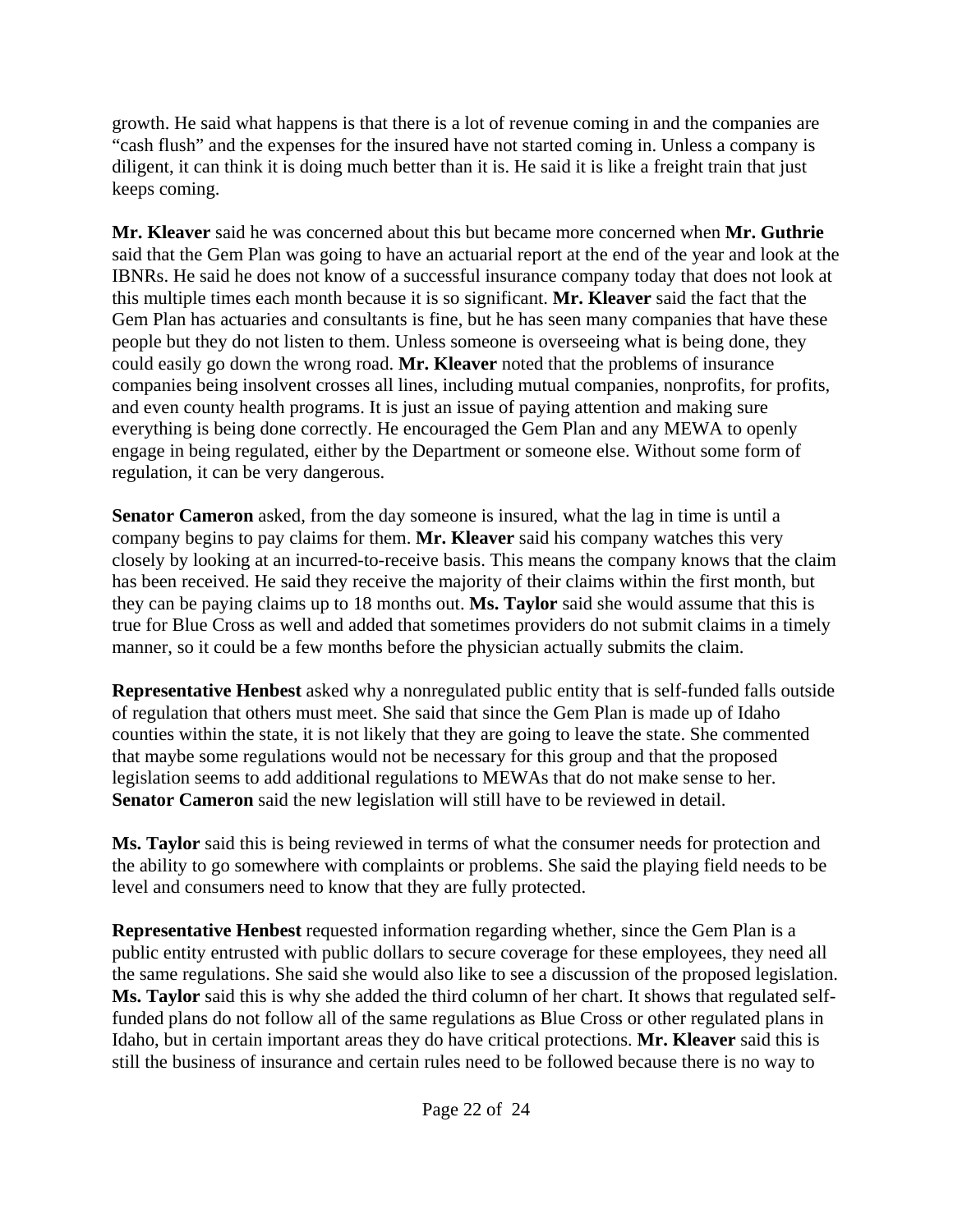tell whether county commissioners or a private company are standing behind it. It is important to build stability and confidence in the marketplace. He said other counties have gotten into trouble because they did not fully understand what they were doing in the very complicated business of insurance.

**Senator Compton** said he agrees that there needs to be some standard of regulation for these plans and that they need to report to someone. He said he would be disappointed if this proposed legislation does add additional requirement for MEWAs to comply with.

**Senator Corder** commented that medical services cost the same and asked how an insurance plan such as the Gem Plan can say they are more efficient than other companies.

**Ms. Taylor** said that part of the value of a regulated company is that they can do provider contracting that enables them to be more efficient and to provide the services at less cost.

**Senator Cameron** commented that he agreed with **Representative Henbest** and **Senator Compton** that there is a place for regulation and it needs to be decided what that is. In his opinion, neither the Task Force nor the Legislature wants to create a situation that causes county employees to be without coverage. At the same time, there are added protections needed.

**Senator Stegner** was introduced to give a report on the Mental Health Subcommittee meeting that was held on October 26, 2005. The minutes of this meeting are available at [www.legislature.idaho.gov a](http://www.legislature.idaho.gov)nd also at the Legislative Services Office. He restated the priorities the subcommittee established and said the subcommittee plans to have one more meeting to finalize these items and prepare legislation to present to task force for consideration. Some of these priorities, in no particular order, include:

- C Direct and authorize the regional mental health boards to develop mental health plans for the region.
- C Increase the number of psychiatric beds, primarily through contracts with public and private hospitals.
- C Propose that the mental health indigency costs that are currently being debated be clarified as either a state or county responsibility. (He said the subcommittee is going to recommend that the state share in those costs.)
- C Suggest that Idaho reconsider the mental health insurance parity issue. Idaho is one of only two states without some type of mental health insurance parity.
- C Improve the transparency of mental health sharing information throughout the correctional system.
- C Ask for expanded assertive community treatment (ACT) teams.
- C Support the expansion of mental health courts.
- C Possible recommendation that the statutory diagnostic definitions for mental health for adults be broadened and expanded for Health and Welfare services.
- C Improve school involvement and possibly focus on community resource workers.
- C Involvement in the Millennium Fund allocation of money and how that might be a source